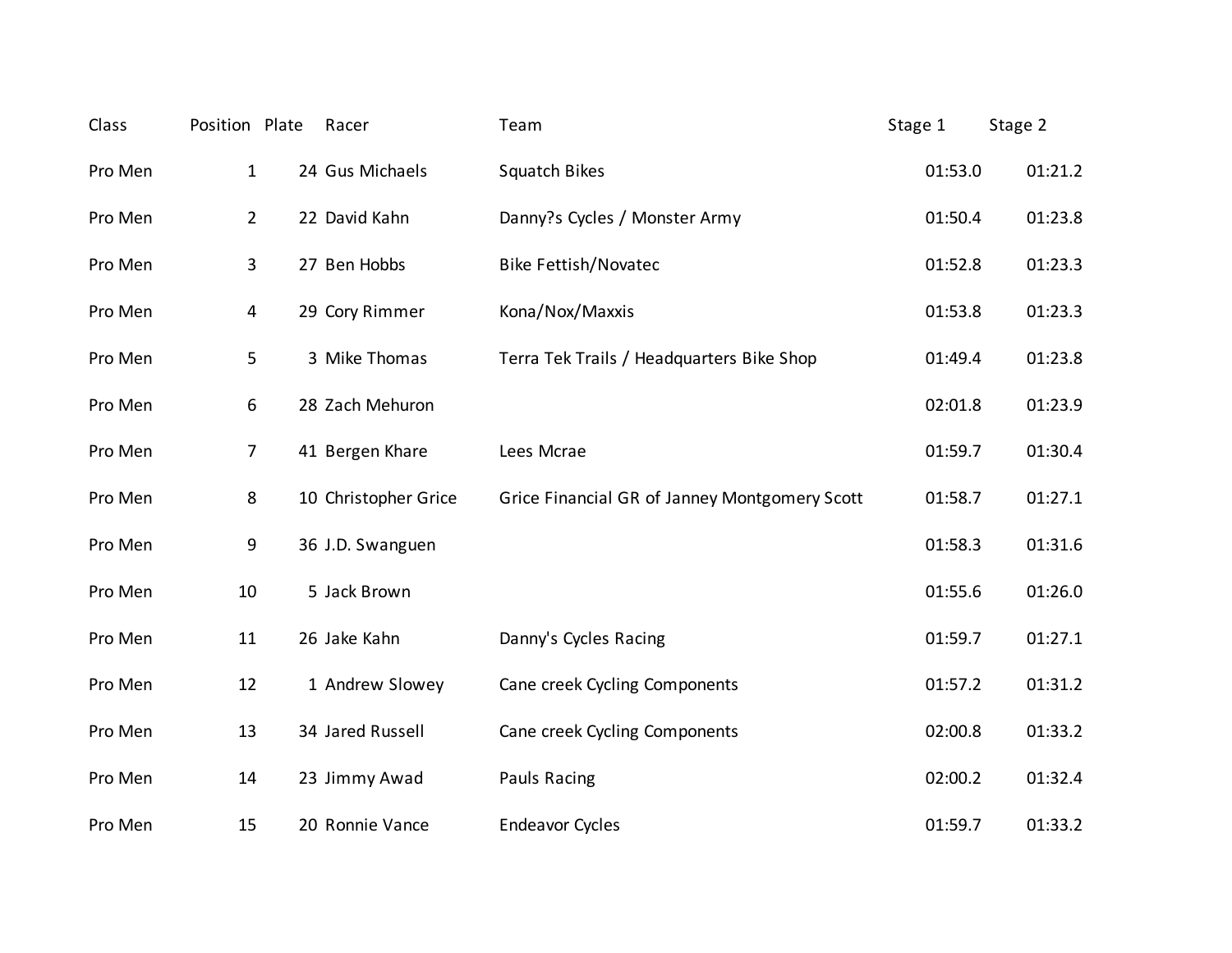| Pro Men | 16 | 106 Michael Fuerst  | Lees Mcrae                   | 02:00.3 | 01:32.5 |
|---------|----|---------------------|------------------------------|---------|---------|
| Pro Men | 17 | 30 Lucas Weaver     | Guerrilla Gravity            | 02:00.1 | 01:29.0 |
| Pro Men | 18 | 17 Matt McCarter    | South Main Cycles            | 02:03.5 | 01:31.6 |
| Pro Men | 19 | 8 Ryan Dunn         | <b>Mystic-Gnar Racing</b>    | 02:04.4 | 01:34.0 |
| Pro Men | 20 | 7 Drew Dickson      |                              | 02:02.3 | 01:31.9 |
| Pro Men | 21 | 4 Jacob Bracken     | Recycles bike shop           | 02:03.9 | 01:35.6 |
| Pro Men | 22 | 16 Clancy Loorham   |                              | 02:08.2 | 01:34.8 |
| Pro Men | 23 | 6 Weston Coker      |                              | 02:08.4 | 01:35.3 |
| Pro Men | 24 | 14 Brice Johnston   | Blevins Bicycle Co           | 02:07.8 | 01:30.7 |
| Pro Men | 25 | 19 Cody Phillips    |                              | 01:55.9 | 01:26.6 |
| Pro Men | 26 | 9 Zach Fraysier     |                              | 02:04.0 | 01:30.3 |
| Pro Men | 27 | 13 Walker Hedrick   |                              | 02:05.3 | 01:36.4 |
| Pro Men | 28 | 18 matt meadows     | South Main Cycles Collective | 02:09.1 | 01:42.0 |
| Pro Men | 29 | 21 Jason Watt       |                              | 02:10.8 | 01:40.6 |
| Pro Men | 30 | 12 Spencer Harrison |                              | 02:10.5 | 01:36.2 |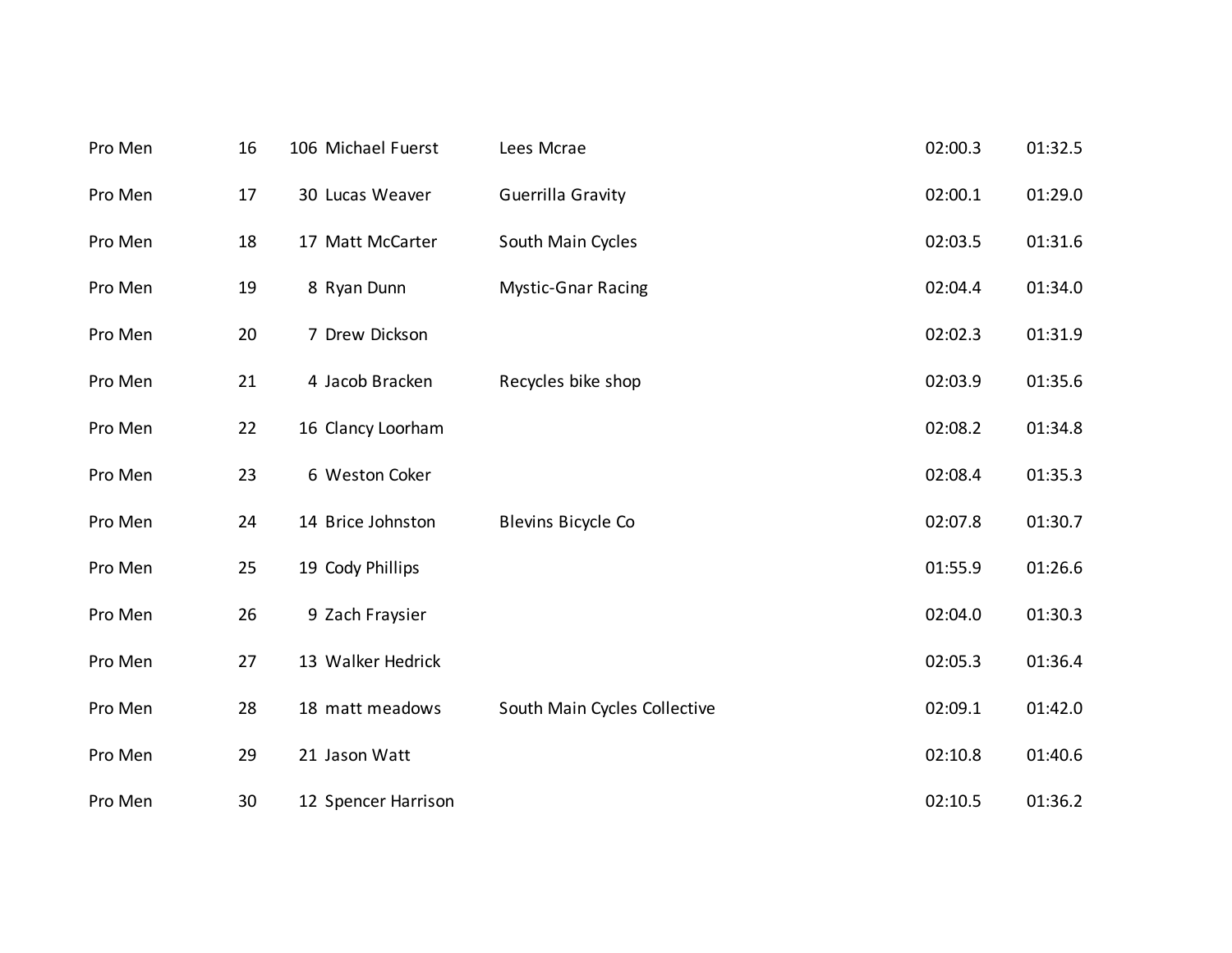| Pro Men |    | 2 Trey Best     |                               | 02:18.4 | 01:44.0 |
|---------|----|-----------------|-------------------------------|---------|---------|
| Pro Men | 32 | 35 Alan Moffitt | Cane creek Cycling Components | 02:29.3 | 01:56.2 |

| Class     | Position Plate | Racer              | Team                                     | Stage 1 | Stage 2 |
|-----------|----------------|--------------------|------------------------------------------|---------|---------|
| Pro Women | 1              | 25 Susan Curtin    |                                          | 02:07.2 | 01:43.1 |
| Pro Women | 2              | 31 Emily Cox       | BikeFettish/ Joe's No-Flats              | 02:20.4 | 01:55.9 |
| Pro Women | 3              | 32 Svetlana Mack   | BATTLEY HARLEY-DAVIDSON / FOUNDING FARME | 02:24.9 | 01:55.7 |
| Pro Women | 4              | 33 Sydney Wenger   | <b>Summit Freewheelers</b>               | 02:24.6 | 01:55.2 |
| Pro Women | 5.             | 154 Erin Sferrazza | Lees-McRae Cycling                       | 02:36.2 | 02:01.5 |

| Class     | Position Plate | Racer               | Team              | Stage 1 | Stage 2 |
|-----------|----------------|---------------------|-------------------|---------|---------|
| Sport Men | 1              | 163 Michael Zellmer |                   | 02:09.7 | 01:32.0 |
| Sport Men | 2              | 159 Jesse Underdown | South Main Cycles | 02:02.4 | 01:31.3 |
| Sport Men | 3              | 96 michael Carnrike |                   | 02:07.6 | 01:35.2 |
| Sport Men | 4              | 195 Jack Perry      | La Vie Alpo       | 02:01.0 | 01:36.4 |
| Sport Men | 5              | 182 Alex Moore      |                   | 02:09.3 | 01:38.3 |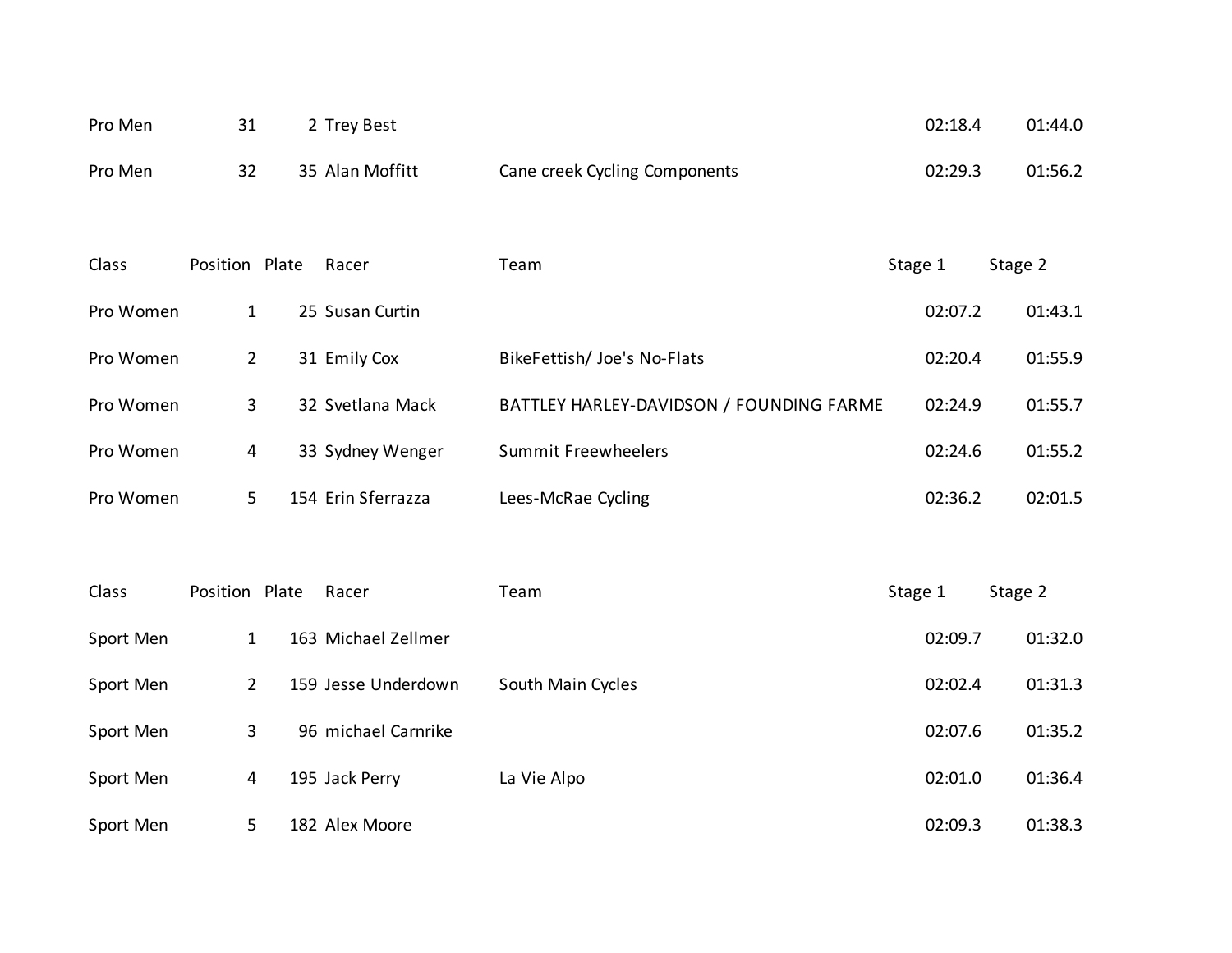| Sport Men | 6              | 193 Andrew Issem       |                               | 02:05.7 | 01:42.1 |
|-----------|----------------|------------------------|-------------------------------|---------|---------|
| Sport Men | $\overline{7}$ | 183 Jonathan Palmer    |                               | 02:08.2 | 01:35.6 |
| Sport Men | 8              | 178 AJ Dulin           |                               | 02:12.1 | 01:52.9 |
| Sport Men | 9              | 88 Will Bosarge        |                               | 02:12.6 | 01:47.4 |
| Sport Men | 10             | 192 Nick Haven         | Boone Bike and Touring        | 02:04.4 | 01:32.1 |
| Sport Men | 11             | 199 Brian Tunstill     |                               | 02:14.2 | 01:40.0 |
| Sport Men | 12             | 157 Brad Stevens       | Carolina Pedal Works          | 02:14.8 | 01:41.4 |
| Sport Men | 13             | 97 AJ Czarnecki-Atwell | Headquarters bike and outdoor | 02:12.6 | 01:42.0 |
| Sport Men | 14             | 191 Patrick Garnier    | Magic Cycles                  | 02:11.1 | 01:42.8 |
| Sport Men | 15             | 169 Jack Gress         | Guerrilla Gravity             | 02:15.4 | 01:45.2 |
| Sport Men | 16             | 196 David Powell       |                               | 02:18.5 | 01:39.8 |
| Sport Men | 17             | 94 Alberto Caraballo   | <b>Big Creek Gravity</b>      | 02:24.0 | 01:46.5 |
| Sport Men | 18             | 76 Jonathan Albert     | <b>Massanutten Bike Park</b>  | 02:18.0 | 01:48.0 |
| Sport Men | 19             | 89 BRIAN BREEDON       | HeroDirt MTB                  | 02:16.7 | 01:48.9 |
| Sport Men | 20             | 173 Dylan Lafollette   |                               | 02:20.8 | 01:47.9 |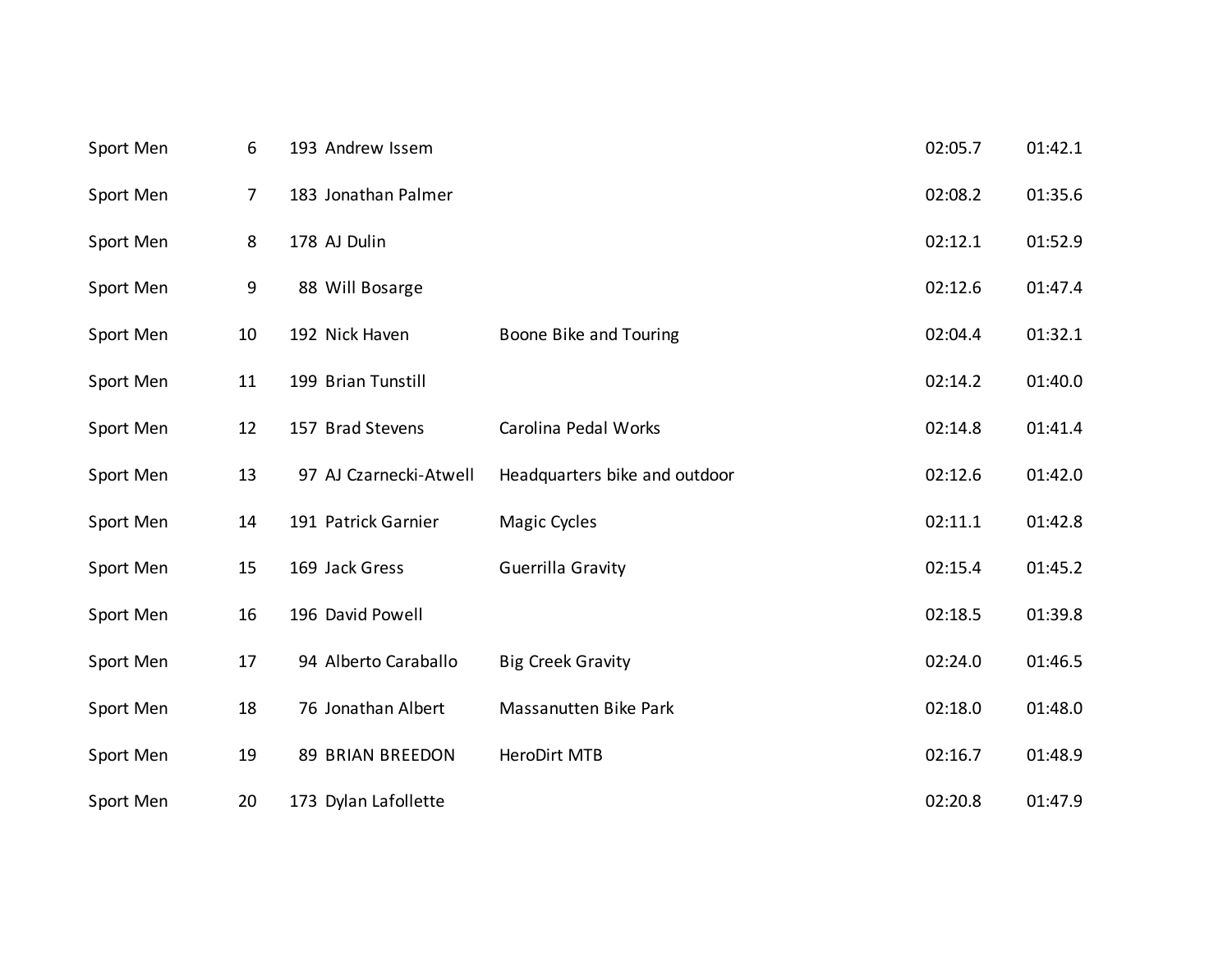| Sport Men | 21 | 129 Samuel Lee      |                              | 02:17.0 | 01:36.2 |
|-----------|----|---------------------|------------------------------|---------|---------|
| Sport Men | 22 | 80 Cody Barwig      |                              | 02:24.9 | 01:48.2 |
| Sport Men | 23 | 110 Neekis Hammond  |                              | 02:18.3 | 01:45.6 |
| Sport Men | 24 | 171 Chad Lemon      |                              | 02:18.8 | 01:59.9 |
| Sport Men | 25 | 133 Kagen Luedemann |                              | 02:16.7 | 01:43.0 |
| Sport Men | 26 | 155 Colton Sims     |                              | 02:18.8 | 01:47.5 |
| Sport Men | 27 | 190 John Cox        |                              | 02:19.1 | 01:38.2 |
| Sport Men | 28 | 103 Dustin Farmer   |                              | 02:29.4 | 02:00.7 |
| Sport Men | 29 | 87 Garrett Blakeley | <b>BooneBike and Touring</b> | 02:29.5 | 01:46.4 |
| Sport Men | 30 | 161 James Wingo     |                              | 02:20.0 | 01:48.3 |
| Sport Men | 31 | 93 Sam Burroughs    | Speedshop Bicycles           | 02:28.6 | 01:42.8 |
| Sport Men | 32 | 127 Chris Landwehr  | <b>Big Creek Gravity</b>     | 02:24.3 | 01:50.8 |
| Sport Men | 33 | 78 Matthew Amschler |                              | 02:22.7 | 01:51.7 |
| Sport Men | 34 | 130 Stone Lieberman |                              | 02:20.0 | 01:51.0 |
| Sport Men | 35 | 90 Ross Breiman     |                              | 02:26.0 | 01:51.4 |
| Sport Men | 36 | 139 Josh Merwin     | Me                           | 02:33.2 | 01:52.6 |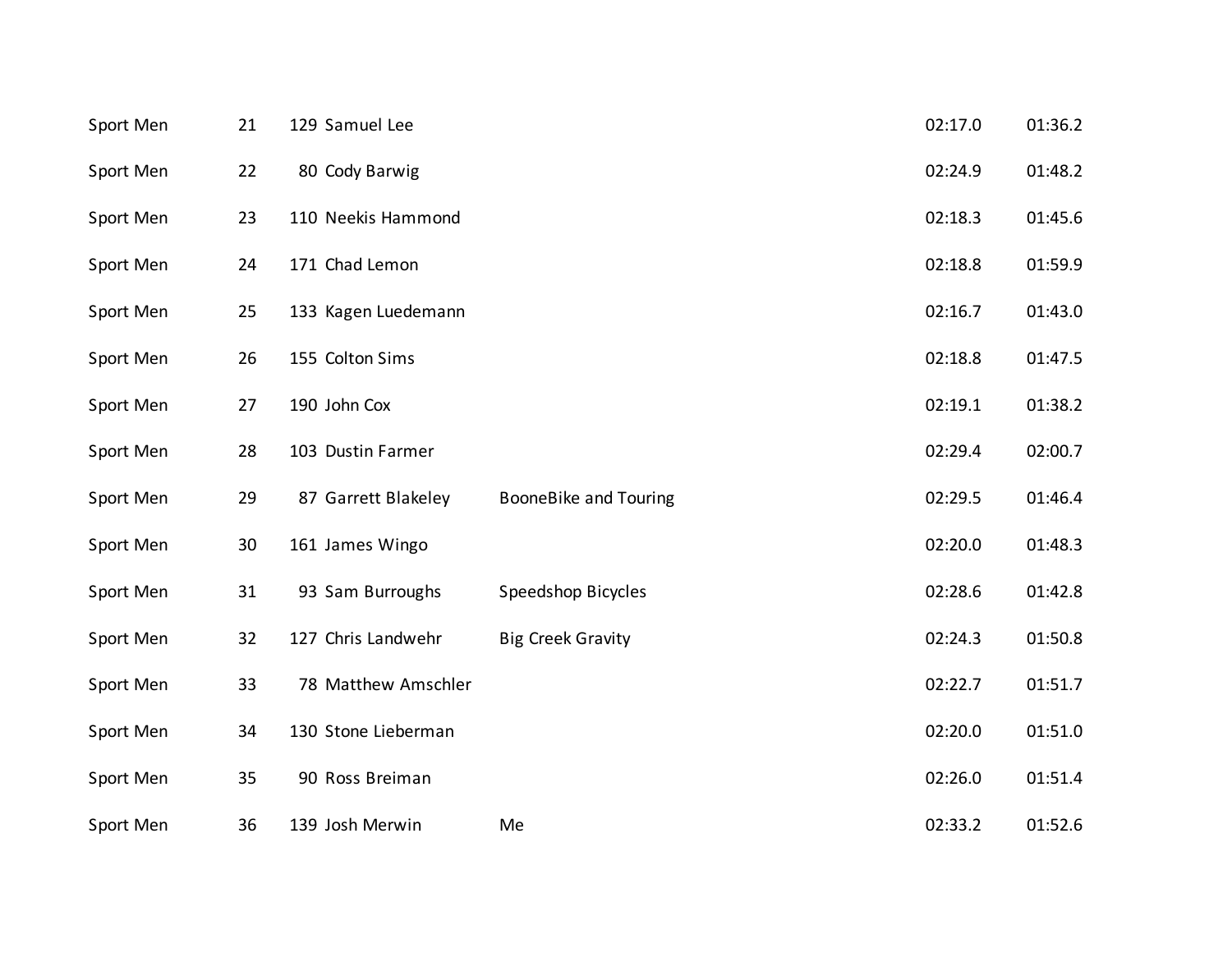| Sport Men | 37 | 147 Stephen Perera                         |                              | 02:33.0 | 01:50.5 |
|-----------|----|--------------------------------------------|------------------------------|---------|---------|
| Sport Men | 38 | 137 Shea McCutchen                         |                              | 02:19.1 | 01:53.8 |
| Sport Men | 39 | 198 Andrew Heck                            |                              | 02:29.0 | 02:06.0 |
| Sport Men | 40 | 181 Jose Gil                               | Alta                         | 02:33.4 | 02:08.9 |
| Sport Men | 41 | 167 Christopher De La Torr Team DLT Racing |                              | 02:27.9 | 02:06.6 |
| Sport Men | 42 | 179 Patrick McCauley                       |                              | 02:44.2 | 02:15.4 |
| Sport Men | 43 | 102 Craig Engle                            |                              | 02:19.2 | 02:08.2 |
| Sport Men | 44 | 165 Ian Blair                              |                              | 02:28.3 | 02:10.1 |
| Sport Men | 45 | 86 Neil Blake                              |                              | 02:56.8 | 01:55.6 |
| Sport Men | 46 | 194 Jay Jones                              | South Main Cycles Collective | 02:29.9 | 01:59.6 |
| Sport Men | 47 | 175 Preston Murrell                        | Team DLT Racing              | 02:27.7 | 02:00.0 |
| Sport Men | 48 | 143 Troy Moore II                          |                              | 02:25.8 | 02:09.7 |
| Sport Men | 49 | 184 Chandler Watts                         |                              | 03:39.4 | 02:12.8 |
| Sport Men | 50 | 180 Jackson Moody                          |                              | 02:55.7 | 02:07.3 |
| Sport Men | 51 | 39 Wesley Tipton                           |                              | 03:08.2 | 03:03.0 |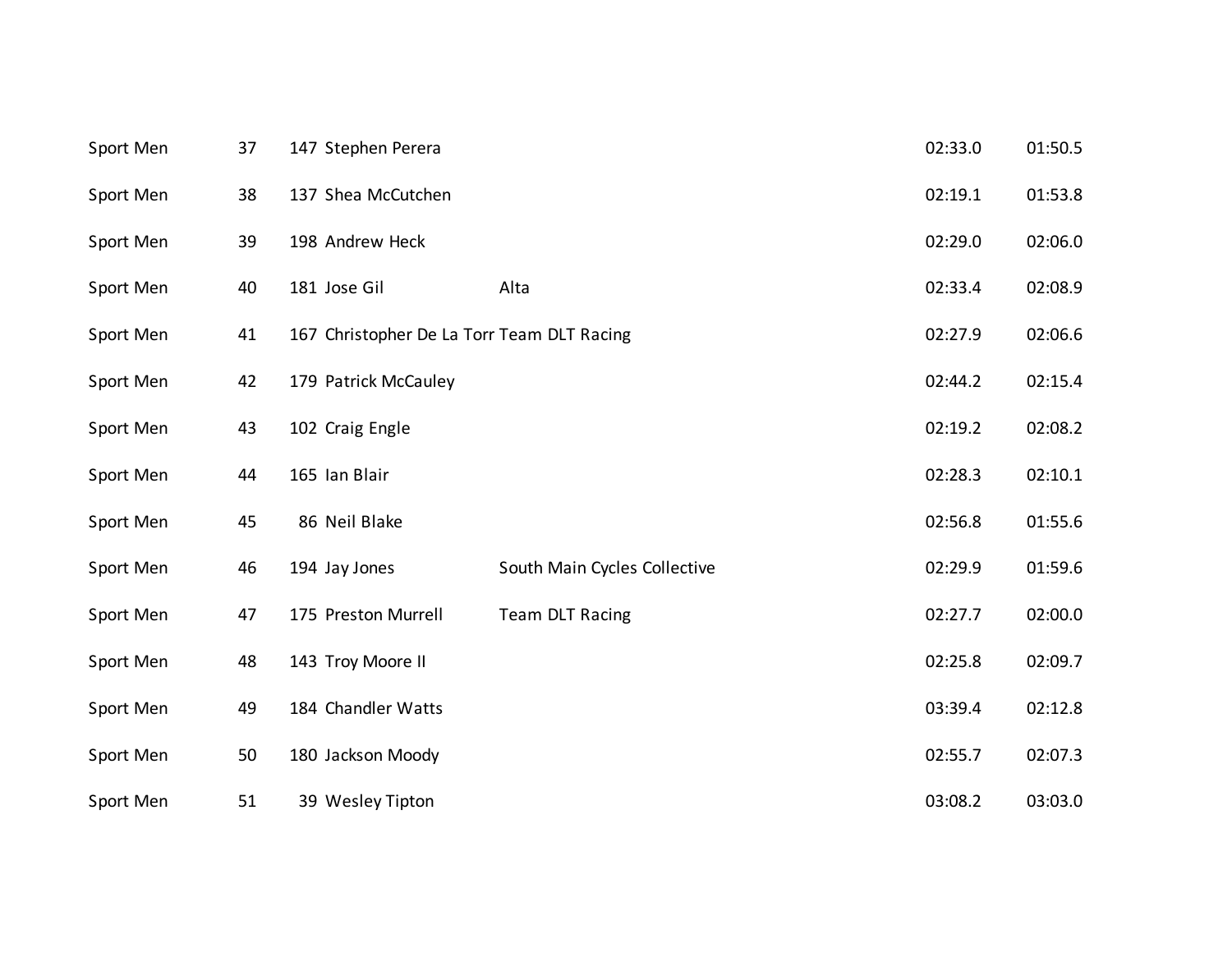| Sport Men | 52 | 77 andrew allender | 02:28.7 | 02:12.3 |
|-----------|----|--------------------|---------|---------|
| Sport Men | 53 | 104 Smith Foster   | 02:21.0 | 00:00.0 |

| Class      | Position Plate | Racer            | Team                  | Stage 1 | Stage 2 |
|------------|----------------|------------------|-----------------------|---------|---------|
| Sport Wome | 1              | 126 Julia Lance  |                       | 02:31.8 | 01:54.1 |
| Sport Wome | 2              | 124 Noelle Khare | The Hub Pisgah Tavern | 02:39.0 | 02:14.1 |
| Sport Wome | 3              | 168 Lilly Driver |                       | 03:03.1 | 02:20.8 |

| Class              | Position Plate | Racer              | Team                           | Stage 1 | Stage 2 |
|--------------------|----------------|--------------------|--------------------------------|---------|---------|
| Masters Mer        | 1              | 144 Will Murray    |                                | 02:01.5 | 01:27.1 |
| Masters Mer        | $\overline{2}$ | 145 Brent Noisette | <b>Twisted Spokes Bicycles</b> | 02:06.0 | 01:39.7 |
| Masters Mer        | 3              | 114 Josh Hennessey |                                | 02:00.4 | 01:32.5 |
| Masters Mer        | 4              | 174 Cecil Linder   | <b>SEI Racing</b>              | 02:16.9 | 01:42.5 |
| Masters Mer        | 5              | 74 Sean Pepin      | Headquarters                   | 02:16.5 | 01:57.3 |
| Masters Mer        | 6              | 98 Johnny Davis    |                                | 02:05.1 | 01:36.6 |
| <b>Masters Mer</b> | 7              | 11 Matt Griffin    | <b>SEI Racing</b>              | 02:11.3 | 01:41.8 |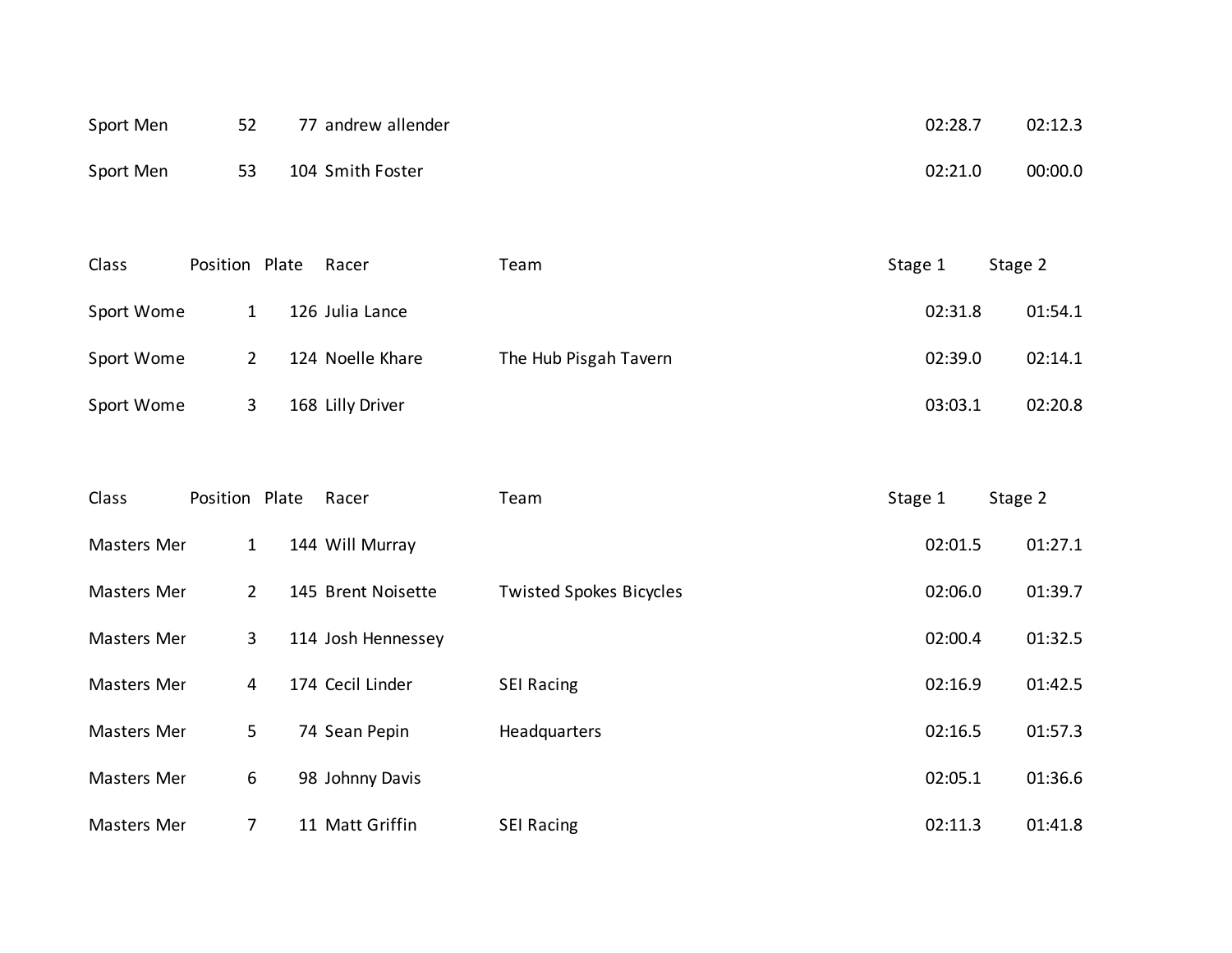| Masters Mer | 8  | 120 Scott James                           | Atlanta Cycling / Shredn' Tread | 02:11.7 | 01:48.7 |
|-------------|----|-------------------------------------------|---------------------------------|---------|---------|
| Masters Mer | 9  | 119 Jason Hutcheson                       | <b>Big Creek Gravity</b>        | 02:19.1 | 01:47.0 |
| Masters Mer | 10 | 81 Brian Ahn                              |                                 | 02:16.7 | 01:52.5 |
| Masters Mer | 11 | 189 Jake Scott                            |                                 | 02:15.7 | 01:41.9 |
| Masters Mer | 12 | 172 Kenneth Lee                           | <b>Blue Ridge Gravity</b>       | 02:24.6 | 02:06.2 |
| Masters Mer | 13 | 134 jerry mailloux                        |                                 | 02:26.0 | 02:01.1 |
| Masters Mer | 14 | 75 Michael Ward                           | Headquarters                    | 02:20.3 | 01:52.3 |
| Masters Mer | 15 | 82 Patrick Bagbey                         |                                 | 02:31.4 | 01:54.3 |
| Masters Mer | 16 | 151 pierre-marie rallu                    |                                 | 02:30.4 | 01:58.6 |
| Masters Mer | 17 | 91 Will Brown                             |                                 | 02:35.7 | 01:52.6 |
| Masters Mer | 18 | 177 Jeff Welch                            | <b>JA KING MTB</b>              | 02:33.1 | 01:48.8 |
| Masters Mer | 19 | 38 Mark Mehuron                           |                                 | 02:20.2 | 02:56.7 |
| Masters Mer | 20 | 200 Andrew Beekman                        |                                 | 02:23.6 | 02:11.1 |
| Masters Mer | 21 | 166 Mitchell Drake Criswel GALACTIC BIKES |                                 | 02:33.7 | 02:30.3 |
| Masters Mer | 22 | 188 Alfredo Lassise                       |                                 | 02:31.9 | 02:18.6 |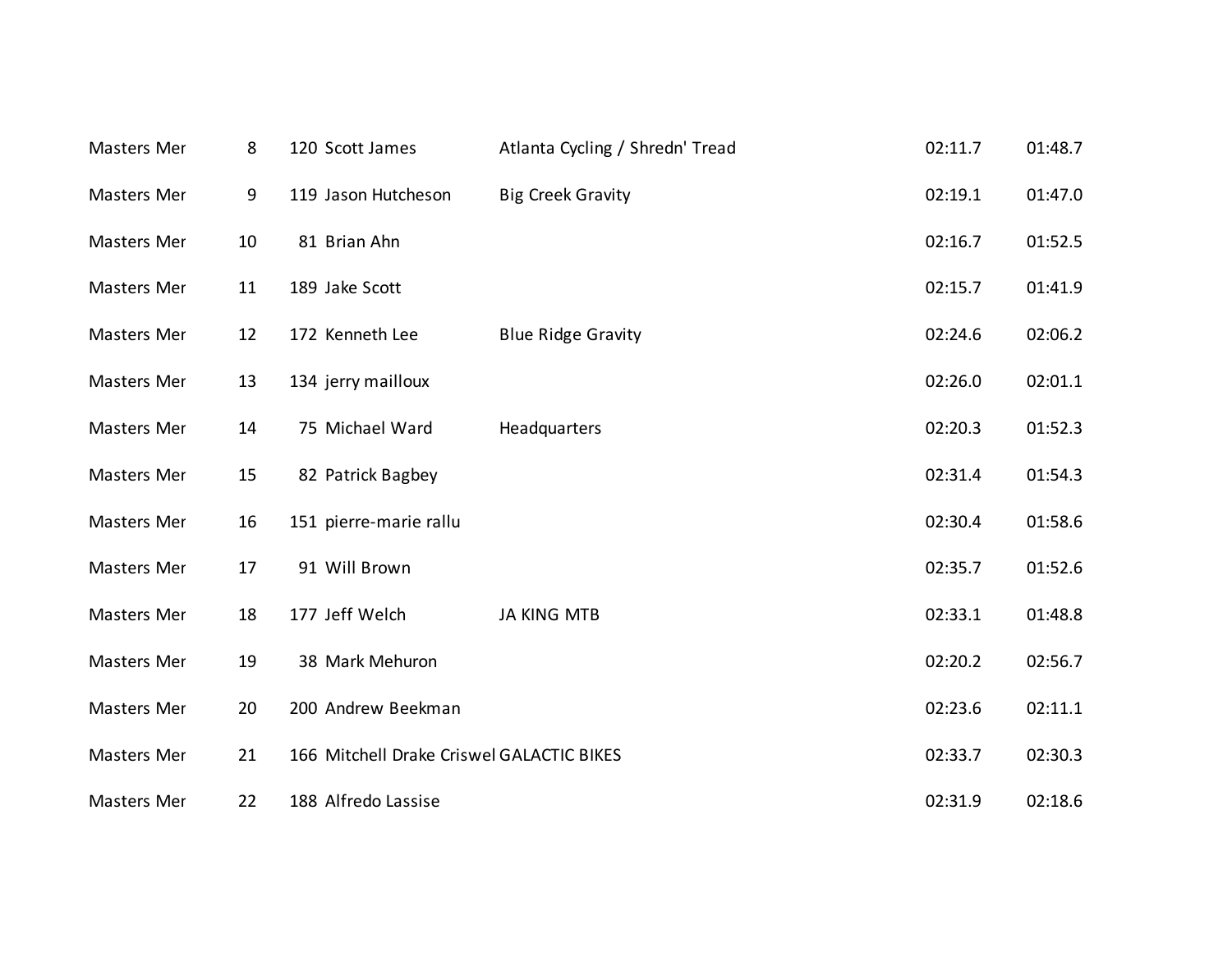| Masters Mer | 23 | 71 Mark Smith     | Megetsu                  | 02:43.5 | 02:11.1 |
|-------------|----|-------------------|--------------------------|---------|---------|
| Masters Mer | 24 | 83 Randy Hawkins  | Ampro                    | 02:47.5 | 02:25.7 |
| Masters Mer | 25 | 142 Shawn Moore   | <b>Fiets Maan Racing</b> | 03:18.5 | 02:16.2 |
| Masters Mer | 26 | 107 Edward Gurley |                          | 03:08.2 | 02:38.6 |
| Masters Mer | 27 | 132 Kevin Loorham |                          | 03:04.8 | 02:32.5 |

| Class    | Position Plate | Racer              | Team                     | Stage 1<br>Stage 2 |
|----------|----------------|--------------------|--------------------------|--------------------|
| Hardtail |                | 105 Geoffrey Fryer | <b>Fryer Performance</b> | 02:06.3<br>01:41.7 |
| Hardtail |                | 112 Jesse Harris   | Rollin' J's Racing       | 02:08.1<br>01:44.2 |
| Hardtail |                | 123 Henry Khare    | The Hub Pisgah Tavern    | 02:43.7<br>01:58.6 |

| Class        | Position Plate | Racer                       | Team              | Stage 1 | Stage 2 |
|--------------|----------------|-----------------------------|-------------------|---------|---------|
| Junior Men L | 1              | 176 Jackson Reppe           |                   | 01:58.7 | 01:32.7 |
| Junior Men L | 2              | 197 Trey Davis              |                   | 02:06.2 | 01:32.8 |
| Junior Men L | 3              | 156 Matthew Spong           | Recycles MTB Team | 02:13.0 | 01:32.6 |
| Junior Men L | 4              | 152 Camin Randall-Peangmeth |                   | 02:10.7 | 01:33.0 |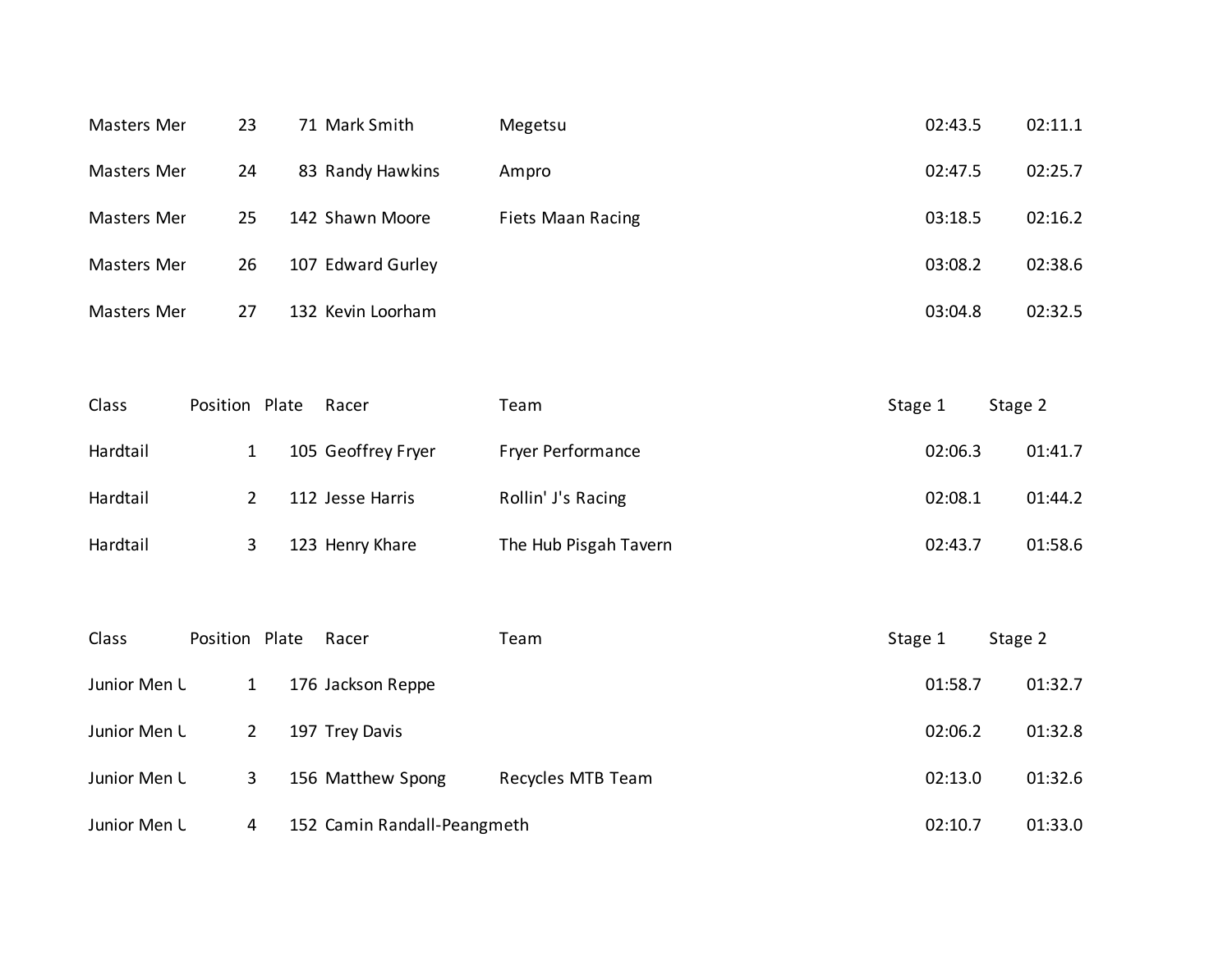| Junior Men L | 5              | 164 Will Zierden     |                                        | 02:10.8 | 01:32.9 |
|--------------|----------------|----------------------|----------------------------------------|---------|---------|
| Junior Men L | 6              | 135 Thomas Marley    | Commecal co-factory                    | 02:11.4 | 01:35.2 |
| Junior Men L | $\overline{7}$ | 121 Ben Kealy        | <b>Billy Goat Bikes</b>                | 02:13.4 | 01:34.1 |
| Junior Men L | 8              | 160 Daniel West      |                                        | 02:04.4 | 01:36.7 |
| Junior Men L | 9              | 148 Nathan Pitcher   |                                        | 02:07.7 | 01:36.2 |
| Junior Men L | 10             | 149 Paul Pitcher     |                                        | 02:06.3 | 01:36.5 |
| Junior Men L | 11             | 170 Ian Kelbert      |                                        | 02:05.9 | 01:34.9 |
| Junior Men L | 12             | 118 Jacob Hutcheson  | <b>Big Creek Gravity</b>               | 02:15.6 | 01:38.0 |
| Junior Men L | 13             | 92 Axel Bryan        | Carolina Syndicate                     | 02:13.0 | 01:39.6 |
| Junior Men L | 14             | 122 Jacob Keller     |                                        | 02:12.0 | 01:39.8 |
| Junior Men L | 15             | 109 Moose Halstead   | Bike N' Tri                            | 02:11.5 | 01:40.5 |
| Junior Men L | 16             | 131 aiden loorham    |                                        | 02:21.1 | 01:46.4 |
| Junior Men L | 17             | 113 Ben Hemphill     |                                        | 02:19.0 | 01:42.2 |
| Junior Men L | 18             | 138 tanner mcgruther | Bike N' Tri Health Factory             | 02:17.8 | 01:37.8 |
| Junior Men L | 19             | 150 Scott Pringle    | Bike N' Tri - Health Factory Race Team | 02:22.7 | 01:41.1 |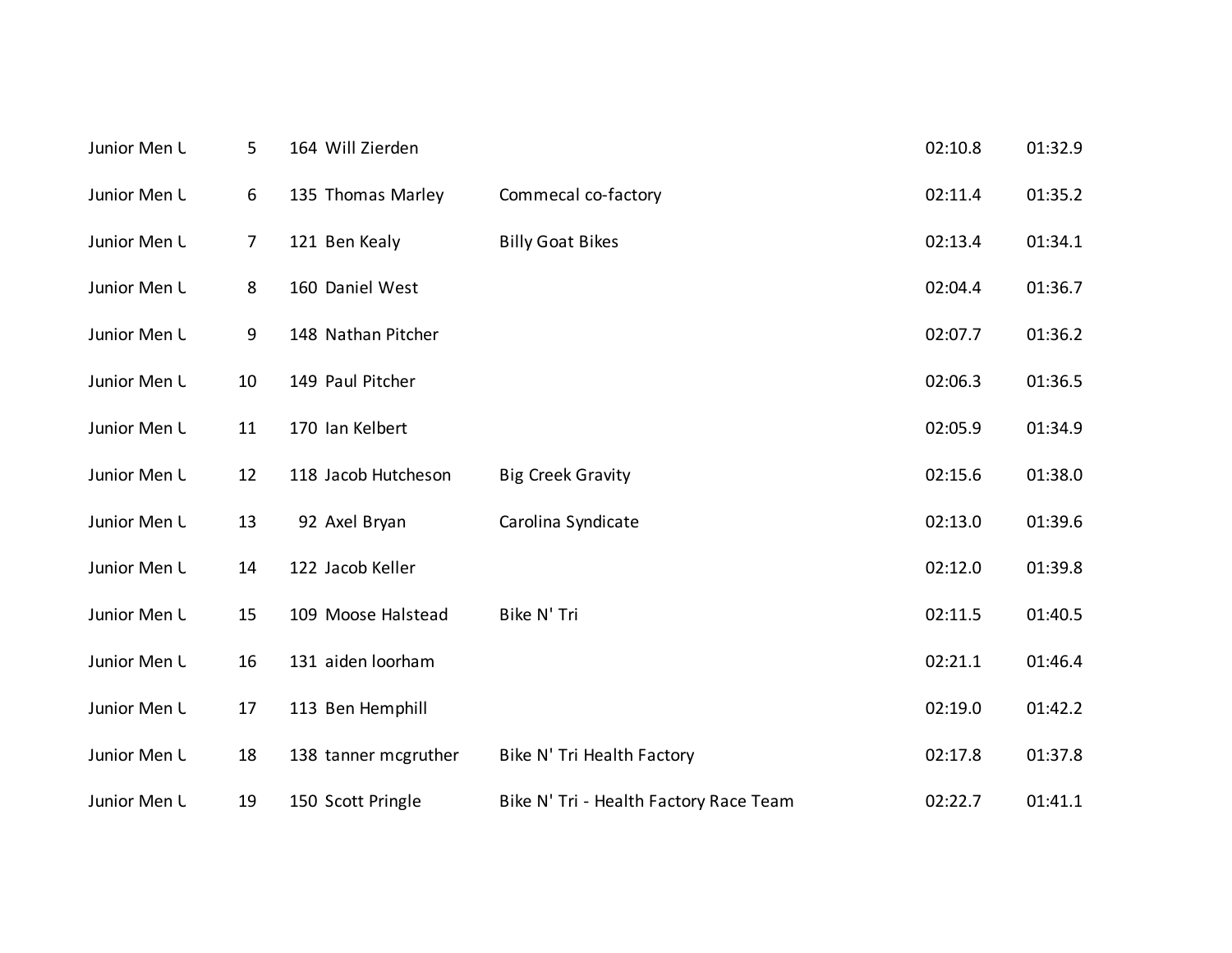| Junior Men L | 20 | 146 Tomas Parra-Gomez  |                                     | 02:18.2 | 01:50.2 |
|--------------|----|------------------------|-------------------------------------|---------|---------|
| Junior Men L | 21 | 100 Ashton Davis-Ayres |                                     | 02:17.4 | 01:43.7 |
| Junior Men L | 22 | 153 Josh Rhodes        |                                     | 02:35.1 | 01:48.7 |
| Junior Men L | 23 | 95 Alfredo Carbonell   | $\mathbf{III}$                      |         | 02:34.5 |
| Junior Men L | 24 | 37 Jack Bound          |                                     | 02:38.1 | 01:54.4 |
| Junior Men L | 25 | 185 Tof Bumgardner     | Blood Sweat Gears bike shop         | 02:26.5 | 02:12.2 |
| Junior Men L | 26 | 111 Liam Hare          | Recycles                            | 02:30.2 | 01:46.6 |
| Junior Men L | 27 | 73 Scott Miller        | Headquarters                        | 02:31.4 | 01:53.3 |
| Junior Men L | 28 | 187 Christian Heinz    | Bike n Tri                          | 02:26.6 | 01:49.7 |
| Junior Men L | 29 | 117 Mason Humphrey     |                                     | 02:46.4 | 02:01.7 |
| Junior Men L | 30 | 84 Ryland Bagbey       |                                     | 02:27.2 | 01:55.7 |
| Junior Men L | 31 | 108 Guy Hagan          |                                     | 02:45.8 | 02:10.2 |
| Junior Men L | 32 | 158 Jake Swartzel      |                                     | 03:11.5 | 02:08.6 |
| Junior Men L | 33 | 186 Mitch Hawkins      |                                     | 02:52.7 | 02:25.3 |
| Junior Men L | 34 | 115 Charlie Herdklotz  | Headquarters Bike Shop              | 06:34.3 | 02:10.5 |
| Junior Men L | 35 | 141 Owen Moore         | Evolution Jr. Development (EvoDevo) | 03:07.0 | 02:23.7 |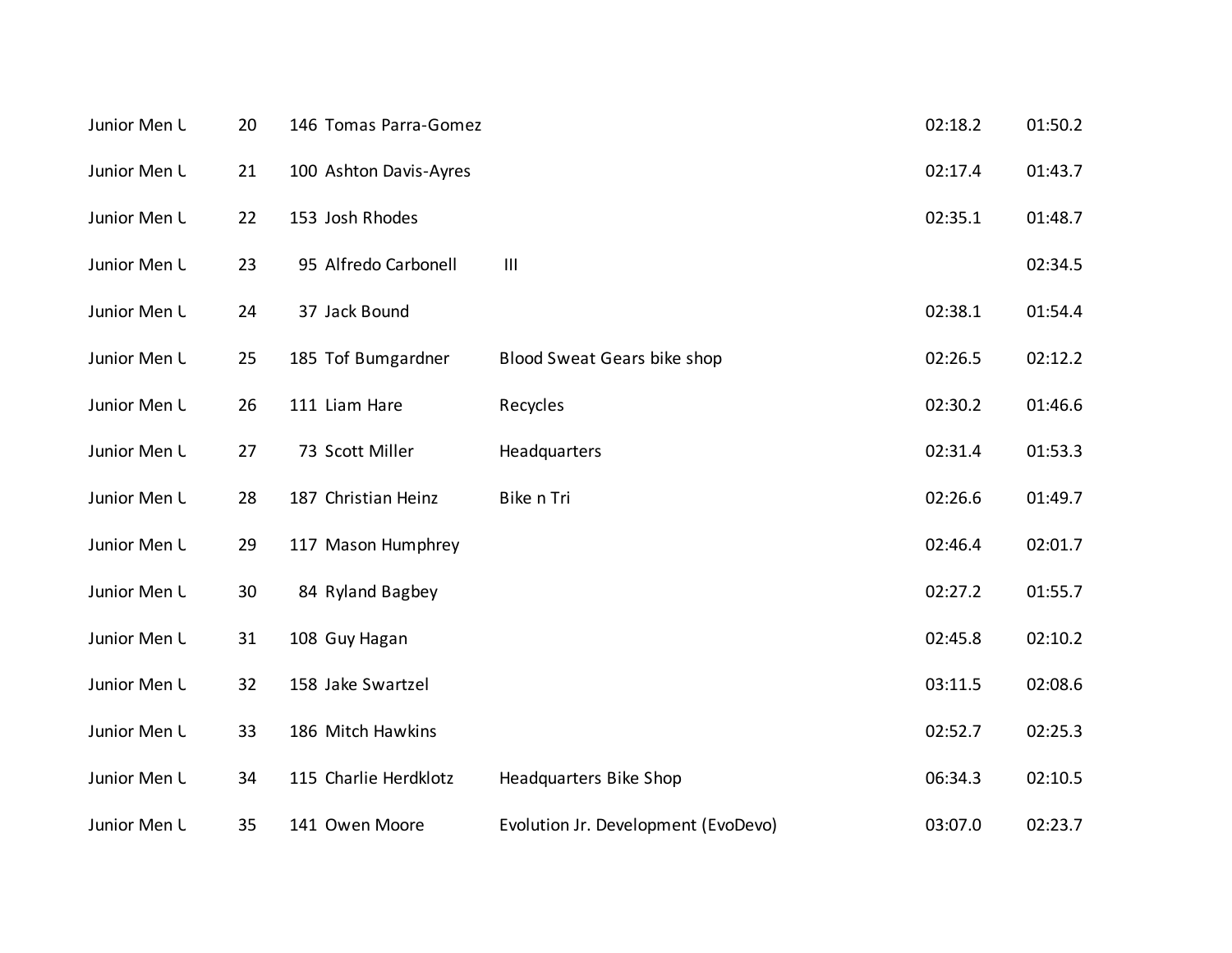| Junior Men L | - 36 | 101 Ryan Eads                     | 02:24.5 | 01:54.3 |
|--------------|------|-----------------------------------|---------|---------|
|              |      | Junior Men L 37 140 Judson Meyers | 03:27.3 | 02:34.2 |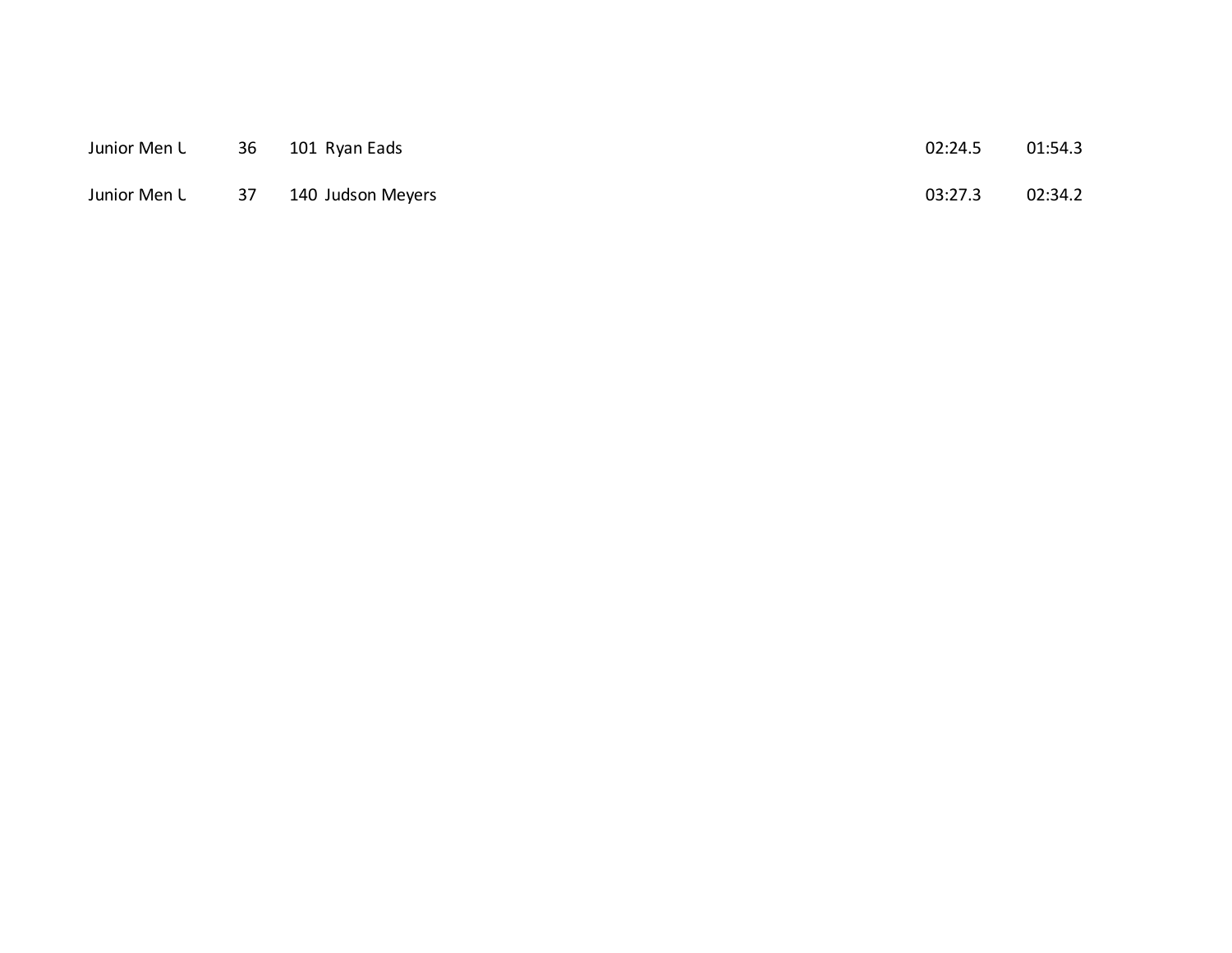|         |         | Stage 3 Stage 4 Stage 5 Total Time Custom |         |  |
|---------|---------|-------------------------------------------|---------|--|
| 02:19.8 | 01:31.3 | 02:20.5                                   | 09:25.8 |  |
| 02:19.7 | 01:25.3 | 02:26.6                                   | 09:25.8 |  |
| 02:22.4 | 01:25.1 | 02:27.1                                   | 09:30.7 |  |
| 02:22.5 | 01:27.2 | 02:29.8                                   | 09:36.5 |  |
| 02:26.7 | 01:28.2 | 02:28.7                                   | 09:36.7 |  |
| 02:18.7 | 01:27.3 | 02:27.1                                   | 09:38.9 |  |
| 02:26.2 | 01:23.2 | 02:24.8                                   | 09:44.2 |  |
| 02:28.3 | 01:26.2 | 02:24.9                                   | 09:45.3 |  |
| 02:24.4 | 01:27.4 | 02:23.9                                   | 09:45.6 |  |
| 02:25.5 | 01:28.5 | 02:35.1                                   | 09:50.7 |  |
| 02:28.2 | 01:28.8 | 02:28.7                                   | 09:52.5 |  |
| 02:27.5 | 01:28.8 | 02:32.3                                   | 09:57.0 |  |
| 02:25.6 | 01:28.3 | 02:30.1                                   | 09:58.1 |  |
| 02:27.5 | 01:28.5 | 02:34.2                                   | 10:02.8 |  |
| 02:30.4 | 01:29.9 | 02:35.1                                   | 10:08.3 |  |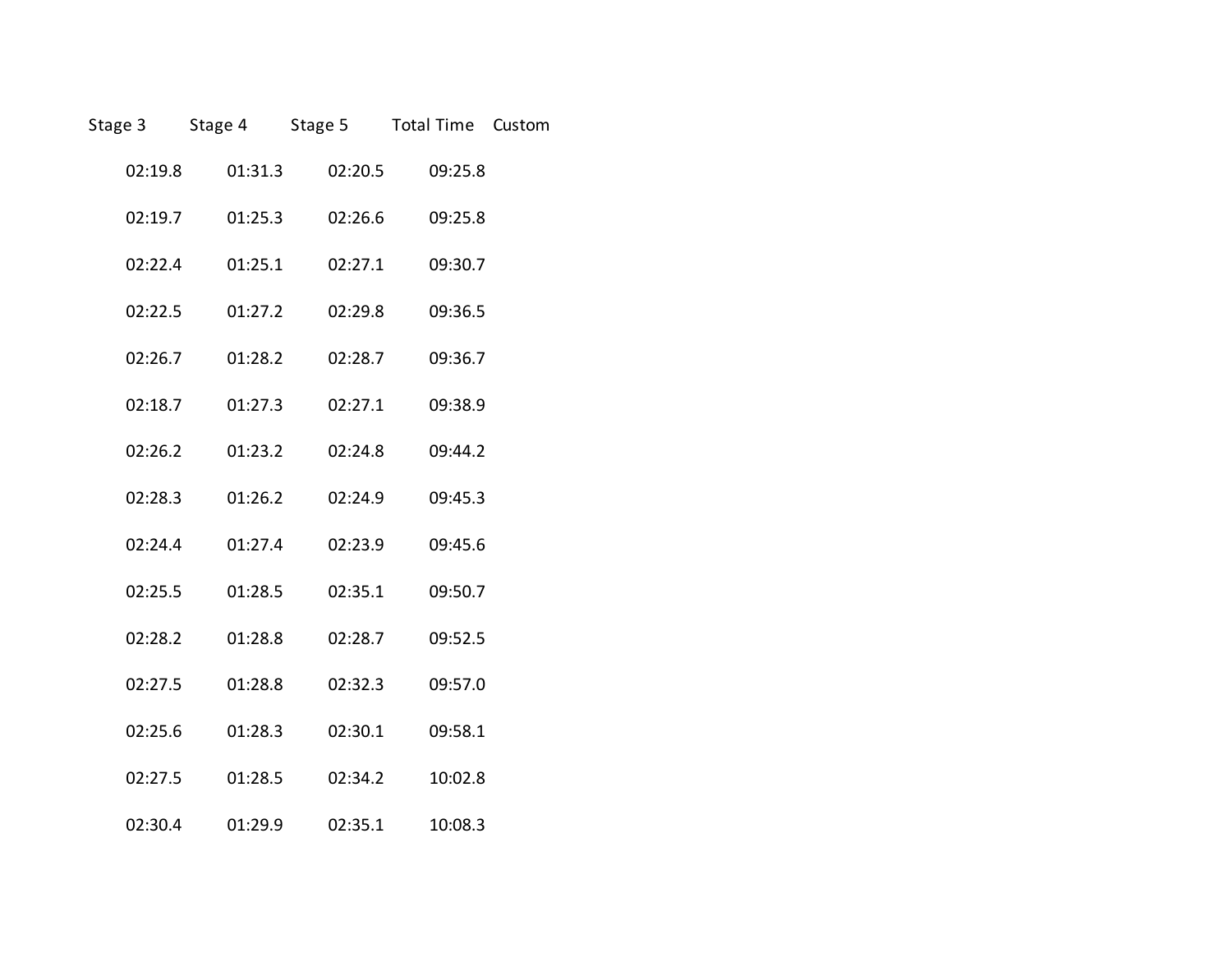| 02:31.1 | 01:33.0 | 02:36.0 | 10:12.9 |
|---------|---------|---------|---------|
| 02:31.6 | 01:33.2 | 02:39.9 | 10:13.8 |
| 02:31.4 | 01:35.4 | 02:39.7 | 10:21.7 |
| 02:35.2 | 01:31.5 | 02:36.9 | 10:22.0 |
| 02:36.1 | 01:35.4 | 02:39.3 | 10:25.2 |
| 02:34.6 | 01:37.2 | 02:46.8 | 10:38.1 |
| 02:37.8 | 01:36.1 | 02:41.9 | 10:38.9 |
| 02:41.6 | 01:37.0 | 02:36.9 | 10:39.3 |
| 02:33.7 | 01:35.9 | 02:54.1 | 10:42.2 |
| 02:27.0 | 01:27.0 | 03:30.1 | 10:46.6 |
| 02:40.9 | 01:44.9 | 02:52.7 | 10:52.7 |
| 02:38.0 | 01:42.0 | 02:52.0 | 10:53.7 |
| 02:36.4 | 01:40.2 | 02:49.2 | 10:56.8 |
| 02:39.9 | 01:46.7 | 02:48.6 | 11:06.6 |
| 02:37.3 | 01:57.8 | 02:48.5 | 11:10.3 |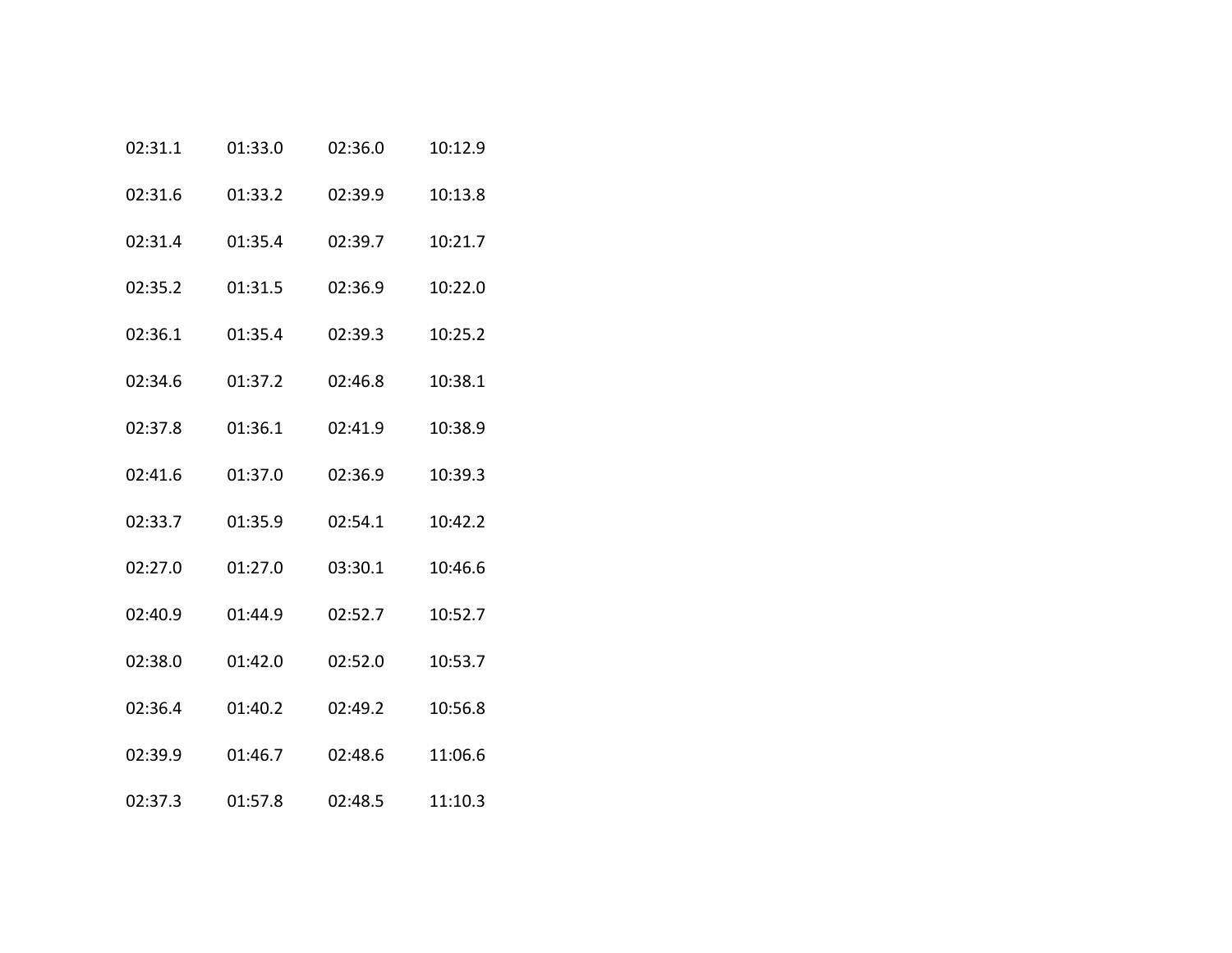| 02:49.4 | 01:52.1 | 03:01.2 | 11:45.1 |
|---------|---------|---------|---------|
| 03:07.1 | 02:06.4 | 03:27.7 | 13:06.5 |

| Stage 3 | Stage 4 | Stage 5 | <b>Total Time</b> | Custom |
|---------|---------|---------|-------------------|--------|
| 02:40.8 | 01:40.8 | 02:49.2 | 11:01.1           |        |
| 02:53.9 | 01:49.4 | 03:21.1 | 12:20.7           |        |
| 03:10.1 | 02:02.2 | 03:33.3 | 13:06.2           |        |
| 03:05.2 | 02:07.1 | 03:45.9 | 13:18.0           |        |
| 03:32.8 | 02:13.6 | 03:58.8 | 14:22.9           |        |

| Stage 3 | Stage 4 | Stage 5 | <b>Total Time</b> | Custom |
|---------|---------|---------|-------------------|--------|
| 02:40.5 | 01:32.2 | 02:38.2 | 10:32.6           |        |
| 02:42.2 | 01:39.6 | 02:42.6 | 10:38.0           |        |
| 02:40.2 | 01:38.8 | 02:50.5 | 10:52.4           |        |
| 02:44.5 | 01:44.6 | 02:59.0 | 11:05.4           |        |
| 02:44.3 | 01:39.8 | 02:54.8 | 11:06.5           |        |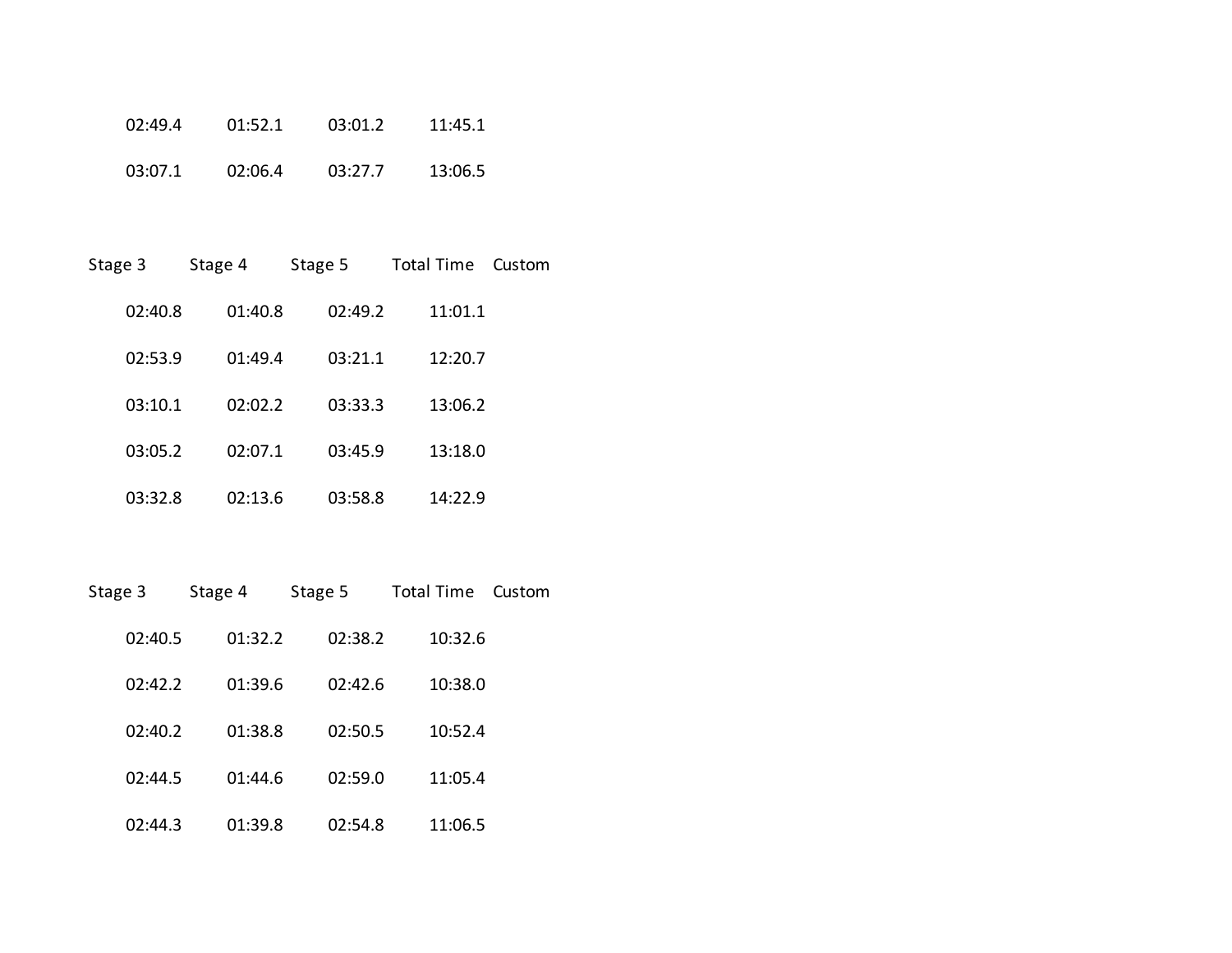| 02:44.4 | 01:45.6 | 02:51.0 | 11:08.8 |
|---------|---------|---------|---------|
| 02:50.2 | 01:44.4 | 02:56.3 | 11:14.6 |
| 02:51.7 | 01:33.1 | 02:44.9 | 11:14.7 |
| 02:39.8 | 01:43.8 | 02:51.4 | 11:15.0 |
| 02:33.9 | 01:54.4 | 03:14.4 | 11:19.2 |
| 02:47.7 | 01:46.5 | 02:51.8 | 11:20.2 |
| 02:46.7 | 01:46.7 | 02:55.6 | 11:25.3 |
| 02:54.7 | 01:45.6 | 02:52.1 | 11:26.9 |
| 02:50.0 | 01:44.0 | 02:59.1 | 11:27.1 |
| 02:55.5 | 01:41.3 | 02:53.1 | 11:30.4 |
| 02:58.2 | 01:44.5 | 03:01.5 | 11:42.5 |
| 02:55.2 | 01:39.7 | 02:58.3 | 11:43.6 |
| 02:53.6 | 01:49.2 | 02:56.4 | 11:45.3 |
| 02:52.8 | 01:46.3 | 03:03.9 | 11:48.6 |
| 02:53.1 | 01:54.4 | 02:53.8 | 11:50.0 |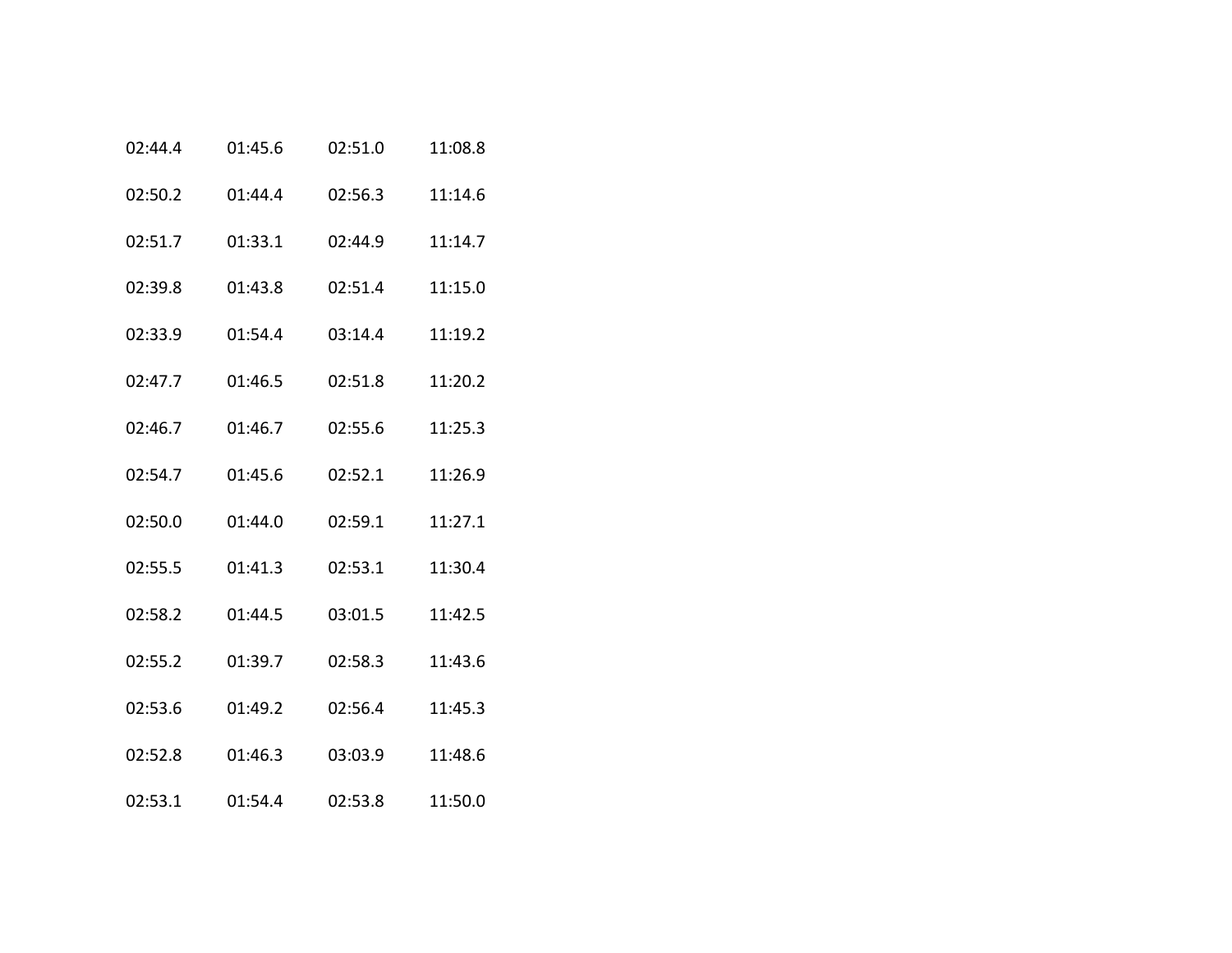| 02:59.0 | 01:50.1 | 03:10.4 | 11:52.8 |
|---------|---------|---------|---------|
| 02:59.2 | 01:45.5 | 02:57.4 | 11:55.2 |
| 02:48.5 | 01:50.8 | 03:13.4 | 11:56.6 |
| 02:52.6 | 01:44.3 | 03:03.3 | 11:58.8 |
| 02:52.0 | 01:51.9 | 03:18.2 | 12:01.9 |
| 03:02.7 | 02:00.1 | 02:53.5 | 12:02.5 |
| 02:46.5 | 01:54.1 | 03:25.5 | 12:03.3 |
| 02:55.2 | 01:48.8 | 02:56.0 | 12:10.1 |
| 02:56.4 | 01:56.9 | 03:08.6 | 12:17.7 |
| 02:57.2 | 01:59.4 | 03:14.1 | 12:18.9 |
| 03:07.1 | 01:58.1 | 03:04.8 | 12:21.3 |
| 03:02.2 | 01:56.4 | 03:15.6 | 12:29.4 |
| 02:56.1 | 01:59.5 | 03:21.2 | 12:31.2 |
| 03:35.2 | 01:49.9 | 03:07.1 | 12:43.2 |
| 02:53.9 | 02:00.1 | 03:40.7 | 12:52.2 |
| 03:04.6 | 01:52.4 | 03:33.1 | 12:55.8 |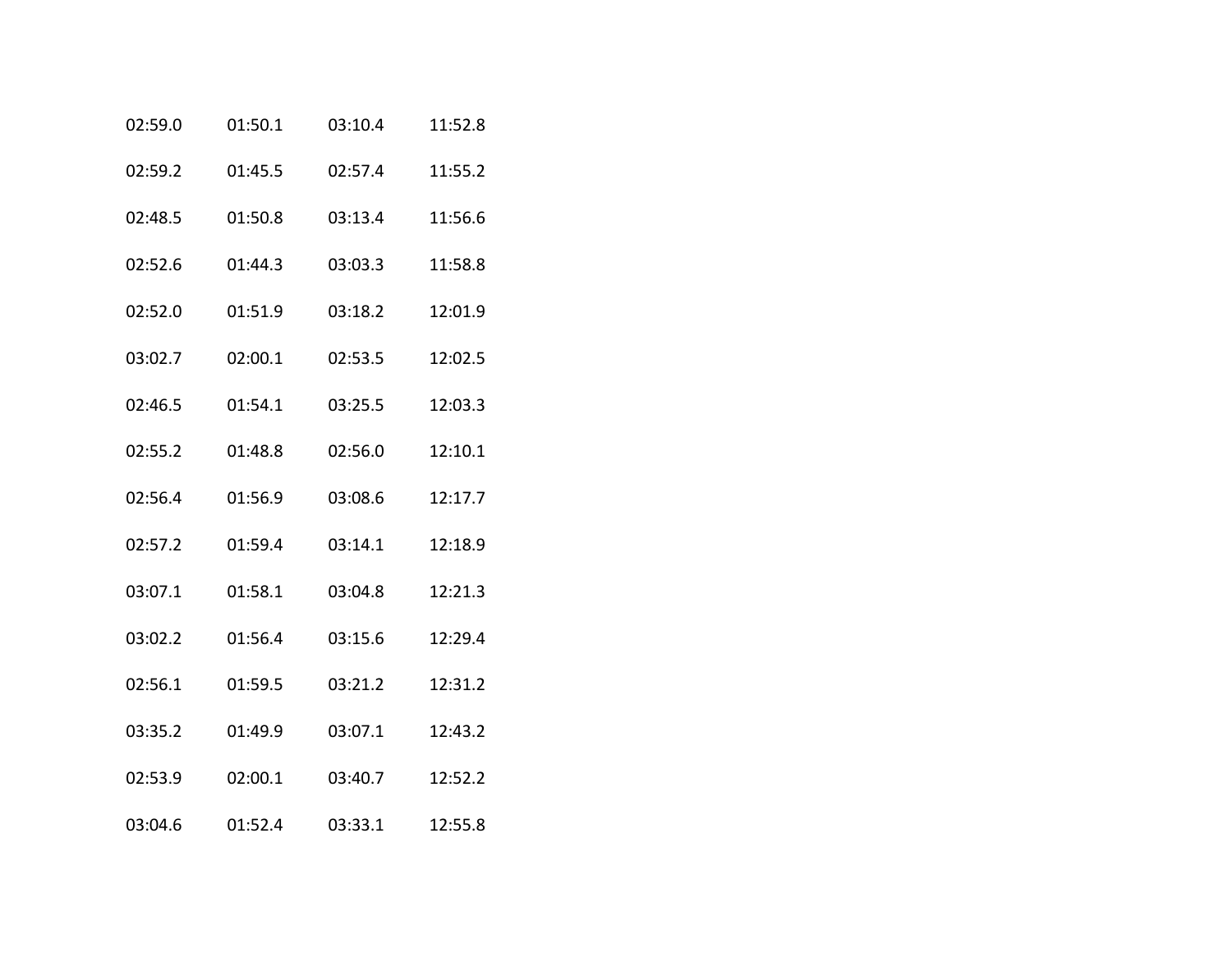| 03:17.4 | 01:59.2 | 03:21.1 | 13:01.2 |
|---------|---------|---------|---------|
| 03:14.0 | 02:05.3 | 03:35.9 | 13:08.1 |
| 03:07.5 | 01:57.4 | 03:38.2 | 13:18.1 |
| 03:19.9 | 02:09.3 | 03:13.6 | 13:25.1 |
| 03:33.5 | 02:05.2 | 03:13.3 | 13:26.6 |
| 03:29.6 | 01:51.8 | 03:05.8 | 13:26.8 |
| 03:12.6 | 02:18.2 | 03:34.7 | 13:32.9 |
| 03:10.5 | 02:22.3 | 03:29.2 | 13:40.4 |
| 02:55.4 | 01:54.8 | 04:00.6 | 13:43.3 |
| 03:30.8 | 02:23.8 | 03:42.4 | 14:06.5 |
| 03:09.4 | 02:56.7 | 03:39.3 | 14:13.1 |
| 03:11.5 | 02:22.2 | 04:11.6 | 14:20.8 |
| 03:36.6 | 01:55.0 | 02:58.5 | 14:22.3 |
| 05:31.0 | 02:28.6 | 03:54.1 | 16:56.8 |
| 03:43.0 | 02:42.7 | 04:49.2 | 17:26.2 |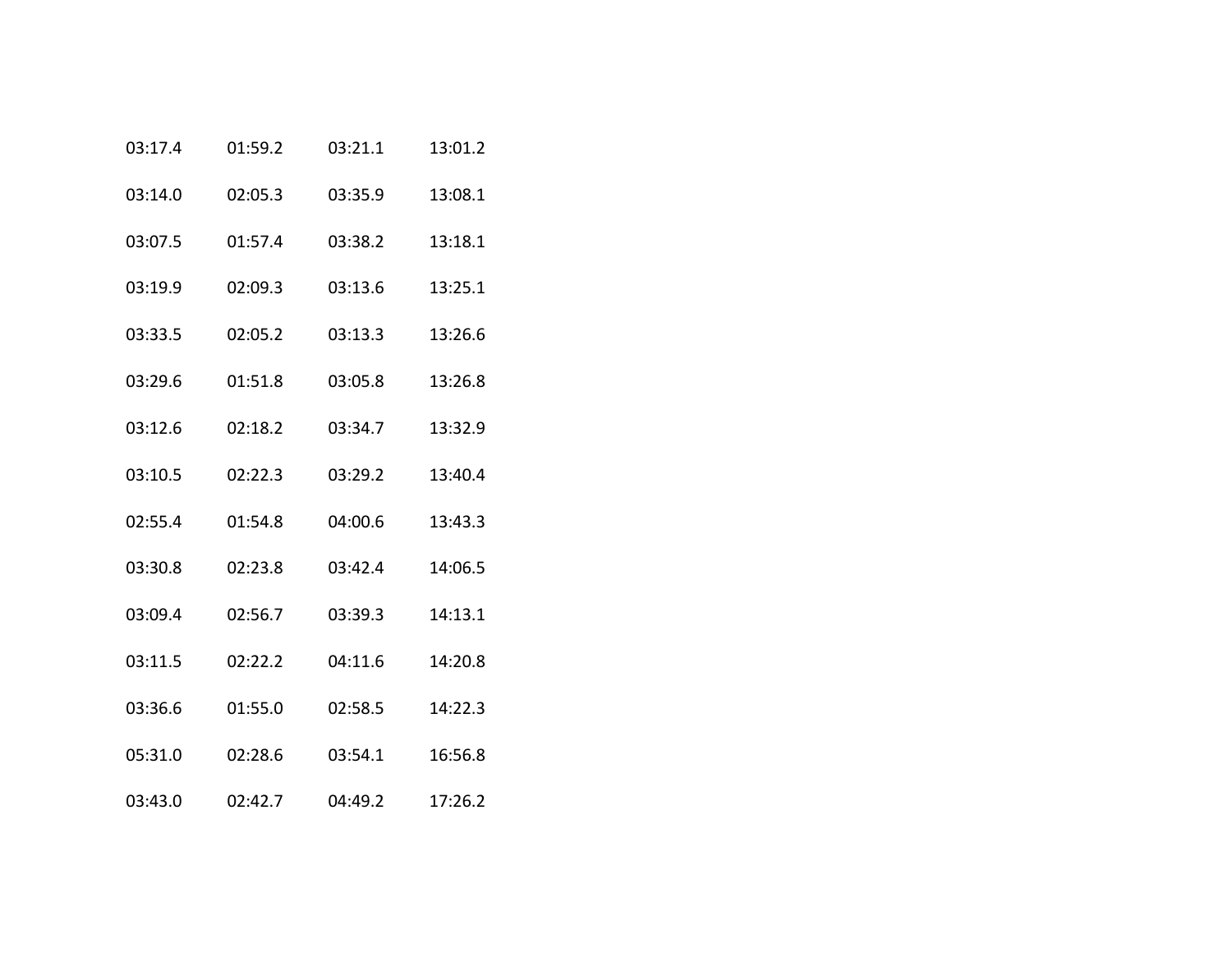| 03:23.9 | 01:59.3 | 00:00.0 |
|---------|---------|---------|
| 0.0010  | 00:00.0 | 00:00.0 |

| Stage 3 | Stage 4 | Stage 5 | Total Time | Custom |
|---------|---------|---------|------------|--------|
| 03:34.3 | 02:16.3 | 03:45.3 | 14:01.9    |        |
| 03:09.0 | 02:15.0 | 04:09.2 | 14:26.2    |        |
| 03:36.2 | 02:20.8 | 04:16.0 | 15:36.9    |        |

| Stage 3 | Stage 4 | Stage 5 | <b>Total Time</b> | Custom |
|---------|---------|---------|-------------------|--------|
| 02:26.9 | 01:27.5 | 02:31.4 | 09:54.3           |        |
| 02:35.5 | 01:36.9 | 02:39.4 | 10:37.5           |        |
| 02:39.6 | 01:39.1 | 03:01.3 | 10:53.0           |        |
| 02:50.6 | 01:38.8 | 02:44.5 | 11:13.2           |        |
| 02:39.2 | 01:36.6 | 02:47.8 | 11:17.4           |        |
| 02:32.3 | 01:39.5 | 03:28.6 | 11:22.0           |        |
| 02:55.3 | 01:45.5 | 02:55.1 | 11:29.1           |        |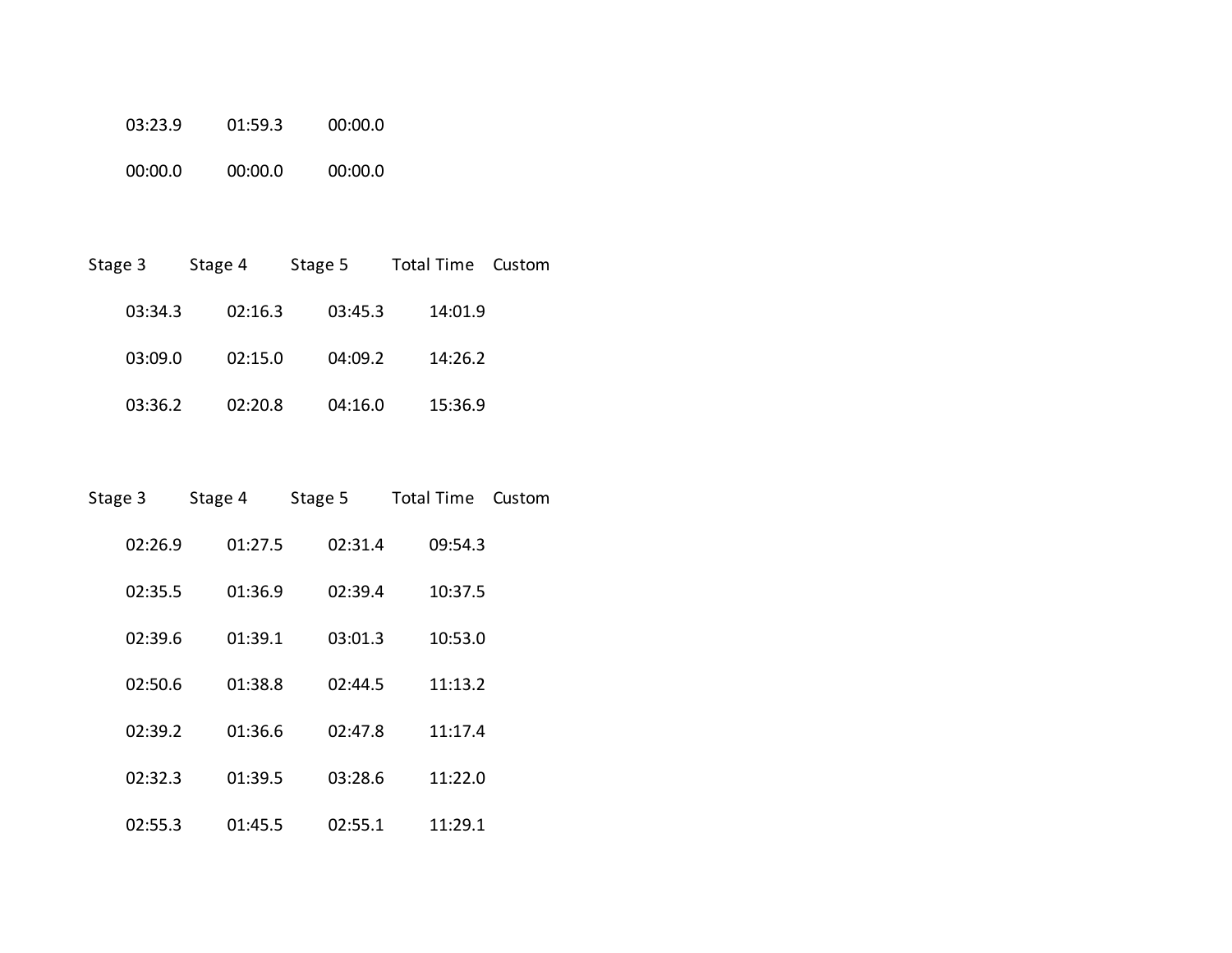| 02:51.3 | 01:50.9 | 02:58.1 | 11:40.7 |
|---------|---------|---------|---------|
| 02:51.6 | 01:50.6 | 02:52.8 | 11:40.9 |
| 02:41.3 | 01:58.8 | 02:53.2 | 11:42.5 |
| 02:52.9 | 01:43.1 | 03:11.6 | 11:45.2 |
| 02:52.6 | 01:40.8 | 02:47.8 | 11:51.9 |
| 02:55.7 | 01:43.3 | 02:52.1 | 11:58.2 |
| 02:57.1 | 01:46.4 | 03:14.9 | 12:11.0 |
| 03:08.2 | 01:53.0 | 03:06.8 | 12:33.7 |
| 03:13.0 | 01:56.4 | 03:08.9 | 12:47.3 |
| 03:08.1 | 02:03.0 | 03:42.7 | 13:22.0 |
| 02:56.8 | 01:57.4 | 04:08.6 | 13:24.8 |
| 03:08.7 | 02:03.2 | 03:40.0 | 14:08.8 |
| 03:54.8 | 02:16.9 | 03:28.3 | 14:14.7 |
| 03:36.3 | 02:20.8 | 03:40.4 | 14:41.5 |
| 03:32.8 | 02:50.8 | 03:46.9 | 15:01.1 |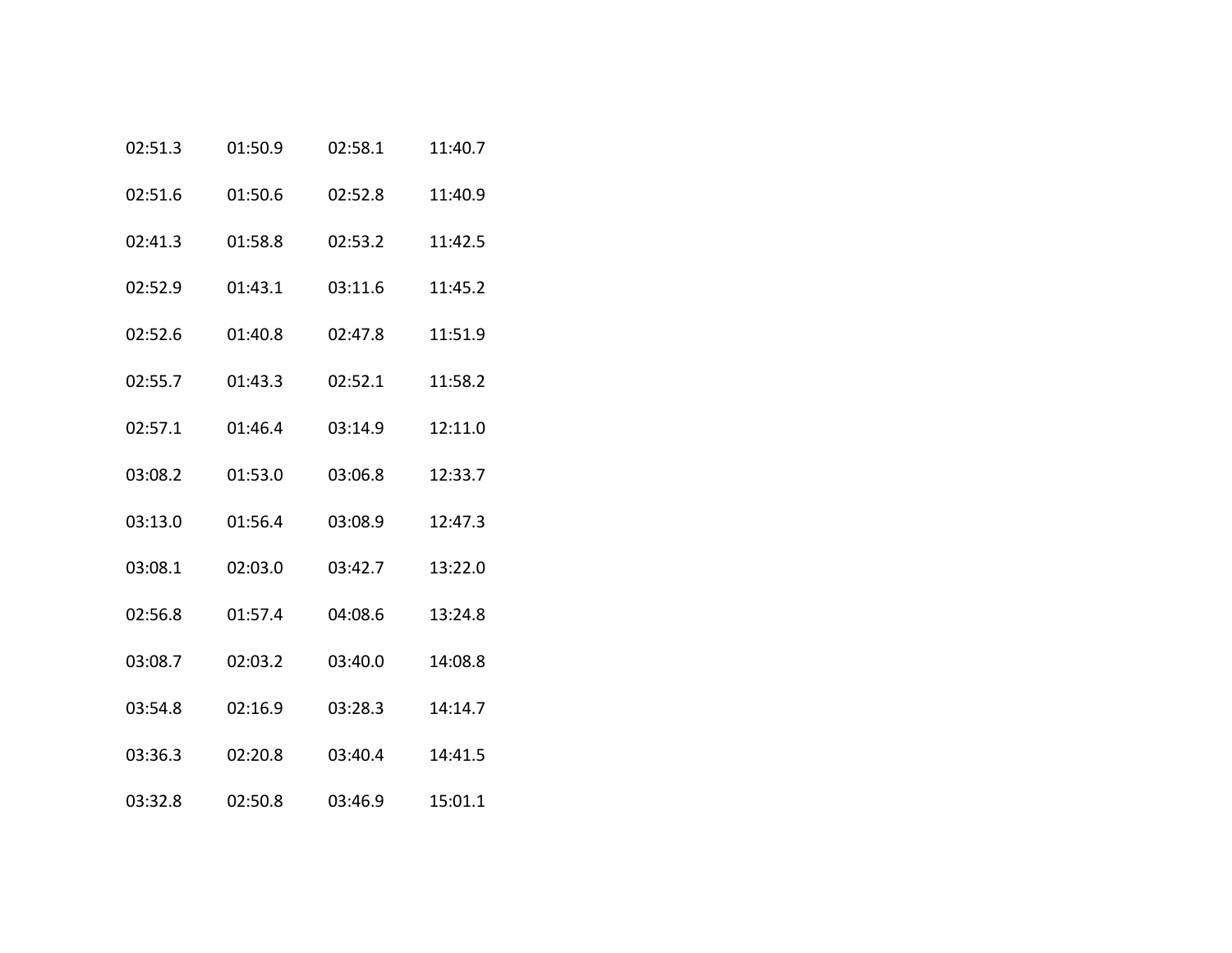| 03:35.5 | 02:55.2 | 03:52.2 | 15:17.5 |
|---------|---------|---------|---------|
| 03:39.8 | 03:11.5 | 04:05.8 | 16:10.3 |
| 04:06.9 | 03:08.7 | 05:03.6 | 17:54.0 |
| 03:55.8 | 03:03.1 | 05:19.6 | 18:05.3 |
| 04:18.7 | 03:00.5 | 05:41.4 | 18:37.8 |

| Stage 3 | Stage 4 | Stage 5 | Total Time Custom |  |
|---------|---------|---------|-------------------|--|
| 02:46.6 | 01:40.0 | 03:03.2 | 11:17.9           |  |
| 03:00.3 | 01:46.2 | 03:03.2 | 11:42.0           |  |
| 02:52.1 | 02:04.1 | 03:44.0 | 13:22.5           |  |

| Stage 3 | Stage 4 | Stage 5 | <b>Total Time</b> | Custom |
|---------|---------|---------|-------------------|--------|
| 02:29.8 | 01:33.5 | 02:39.4 | 10:14.1           |        |
| 02:31.7 | 01:32.5 | 02:37.8 | 10:21.0           |        |
| 02:33.9 | 01:33.7 | 02:35.8 | 10:29.0           |        |
| 02:33.6 | 01:38.9 | 02:43.5 | 10:39.7           |        |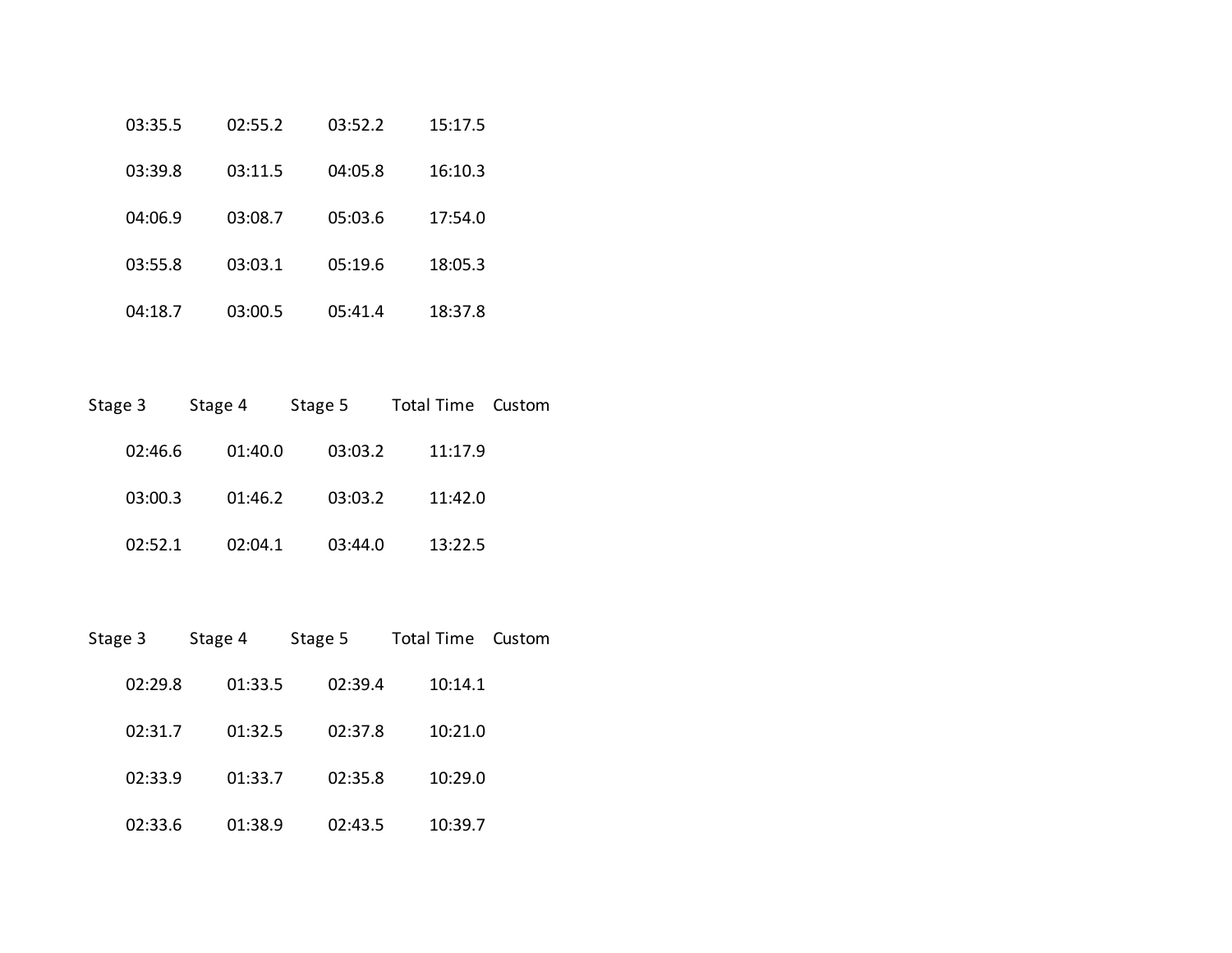| 02:38.4 | 01:36.1 | 02:41.6 | 10:39.7 |
|---------|---------|---------|---------|
| 02:41.1 | 01:38.0 | 02:41.6 | 10:47.3 |
| 02:42.0 | 01:36.4 | 02:42.2 | 10:48.2 |
| 02:44.5 | 01:36.2 | 02:53.5 | 10:55.3 |
| 02:37.7 | 01:45.3 | 02:50.9 | 10:57.9 |
| 02:39.8 | 01:45.6 | 02:52.0 | 11:00.2 |
| 02:41.7 | 01:41.7 | 02:57.6 | 11:01.8 |
| 02:49.8 | 01:42.0 | 02:44.9 | 11:10.3 |
| 02:53.1 | 01:43.8 | 02:44.6 | 11:14.1 |
| 02:42.3 | 01:37.4 | 03:03.5 | 11:15.1 |
| 02:46.9 | 01:49.0 | 02:53.2 | 11:21.1 |
| 02:56.4 | 01:41.2 | 02:42.6 | 11:27.7 |
| 03:07.2 | 01:38.0 | 02:43.6 | 11:30.0 |
| 02:45.4 | 01:42.0 | 03:07.2 | 11:30.1 |
| 03:04.0 | 01:47.8 | 03:01.7 | 11:57.2 |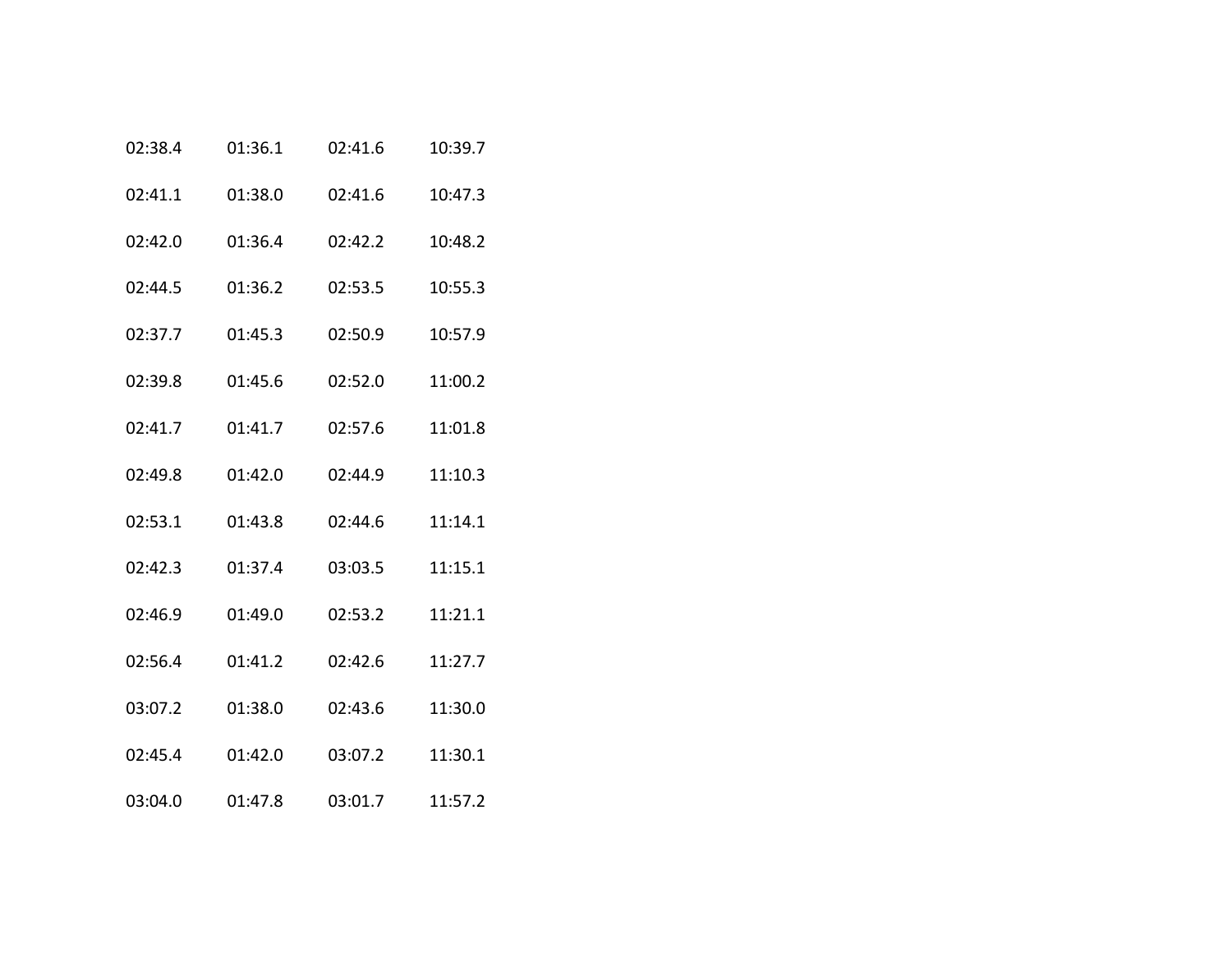| 02:54.1 | 01:52.5 | 03:09.5 | 12:04.5 |         |
|---------|---------|---------|---------|---------|
| 02:49.9 | 01:59.0 | 03:19.0 | 12:09.0 |         |
| 03:07.9 | 01:50.7 | 02:53.7 | 12:16.0 |         |
| 02:02.4 | 02:52.2 | 01:48.8 | 03:00.1 | 12:18.0 |
| 03:01.9 | 01:51.0 | 03:03.4 | 12:28.8 |         |
| 03:00.4 | 01:58.5 | 03:03.8 | 12:41.4 |         |
| 03:20.6 | 01:57.0 | 03:09.3 | 12:43.8 |         |
| 03:17.6 | 01:58.6 | 03:05.2 | 12:46.2 |         |
| 02:57.3 | 02:14.3 | 03:42.5 | 13:10.4 |         |
| 03:08.9 | 02:17.1 | 03:06.8 | 13:20.9 |         |
| 03:36.8 | 02:07.9 | 03:17.1 | 13:24.7 |         |
| 03:36.4 | 02:07.2 | 03:25.8 | 14:05.4 |         |
| 03:18.6 | 02:11.5 | 04:07.4 | 14:57.6 |         |
| 03:45.8 | 02:37.5 | 03:56.7 | 15:38.0 |         |
| 03:42.9 | 02:01.7 | 03:27.7 | 17:57.1 |         |
| 04:27.2 | 03:25.2 | 04:47.8 | 18:10.9 |         |